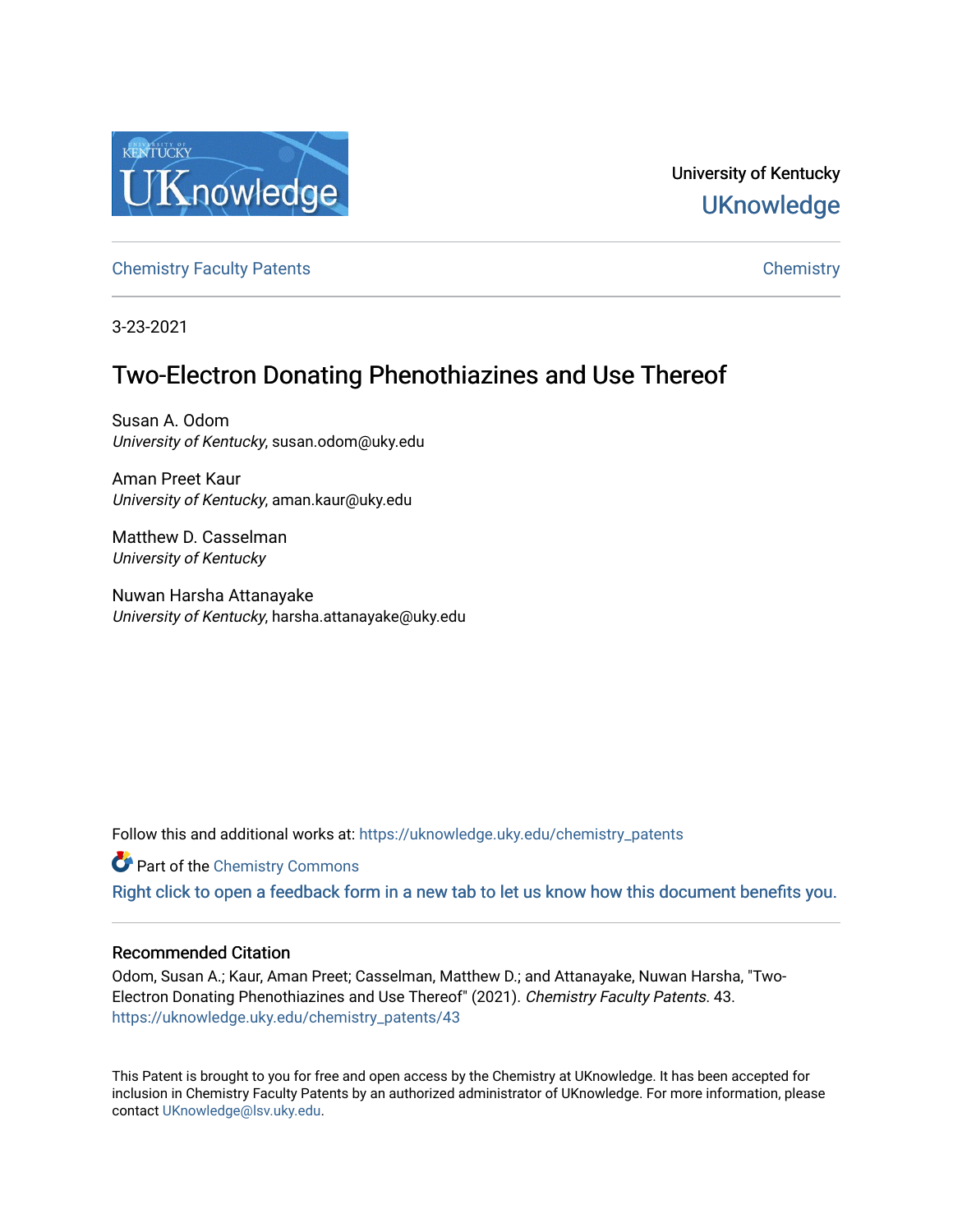

US010954201B2

## c12) **United States Patent**

### **Odom et al.**

### (54) **TWO-ELECTRON DONATING PHENOTHIAZINES AND USE THEREOF**

- (71) Applicant: **University of Kentucky Research Foundation,** Lexington, KY (US)
- (72) Inventors: **Susan A. Odom,** Lexington, KY (US); **Aman Preet Kaur,** Lexington, KY (US); **Matthew D. Casselman,**  Lexington, KY (US); **N. Harsha Attanayake,** Lexington, KY (US)
- (73) Assignee: **University of Kentucky Research Foundation,** Lexington, KY (US)
- (\*) Notice: Subject to any disclaimer, the term of this patent is extended or adjusted under 35 U.S.C. 154(b) by 0 days.
- (21) Appl. No.: **15/683,679**
- (22) Filed: **Aug. 22, 2017**

### (65) **Prior Publication Data**

US 2018/0057471 Al Mar. 1, 2018

### **Related U.S. Application Data**

- (60) Provisional application No. 62/378,443, filed on Aug. 23, 2016.
- (51) **Int. Cl.**

| H01M 8/18                | (2006.01) |
|--------------------------|-----------|
| C07D 279/28              | (2006.01) |
| <b>HO1M 8/1018</b>       | (2016.01) |
| <i><b>C08G 65/00</b></i> | (2006.01) |
| <i>C08G 65/334</i>       | (2006.01) |

(52) **U.S. Cl.**  CPC ......... *C07D 279128* (2013.01); *C08G 65/002*  (2013.01); *C08G 65/3348* (2013.01);

(Continued)

( 58) **Field of Classification Search**  CPC .. C07D 279/28; C08G 65/00; C08G 65/3348; C08G 65/002; H0lM 8/186; H0lM 8/1018; H0lM 8/18; H0lM 8/188 See application file for complete search history.

## (IO) **Patent No.: US 10,954,201 B2**

## (45) **Date of Patent: Mar.23,2021**

| (56) | <b>References Cited</b> |  |
|------|-------------------------|--|
|      |                         |  |

### U.S. PATENT DOCUMENTS

|  |  | 205/55                                     |
|--|--|--------------------------------------------|
|  |  | 5,565,402 A * 10/1996 Tsuchida  B41M 5/323 |
|  |  | 503/216                                    |

(Continued)

### FOREIGN PATENT DOCUMENTS

| JP | H03114878 | 永           | 5/1991 |  |  |
|----|-----------|-------------|--------|--|--|
| JP | 10006687  | -1          | 1/1998 |  |  |
|    |           | (Continued) |        |  |  |

### OTHER PUBLICATIONS

Lucarini et al. J. Am. Chem. Soc. 1999, 121, 11546-11553 (Year: 1999).\*

### (Continued)

*Primary Examiner* - Alexander Usyatinsky (74) *Attorney, Agent, or Firm* - Stites & Harbison PLLC; Mandy Wilson Decker

### (57) **ABSTRACT**

Compounds for use as electrolyte in a non-aqueous redox battery are provided, including an N-substituted phenothiazine compound according to the formula:



R' is alkyl and R is selected from alkyl, aryl, alkylaryl, alkoxyaryl, alkylcarboxyl, arylcarbonyl, haloalkyl, perfluoroalkyl, glycol, polyether, haloaryl, a negative electrolyte, a polymerizable unit, and a polymer.

### **2 Claims, 5 Drawing Sheets**

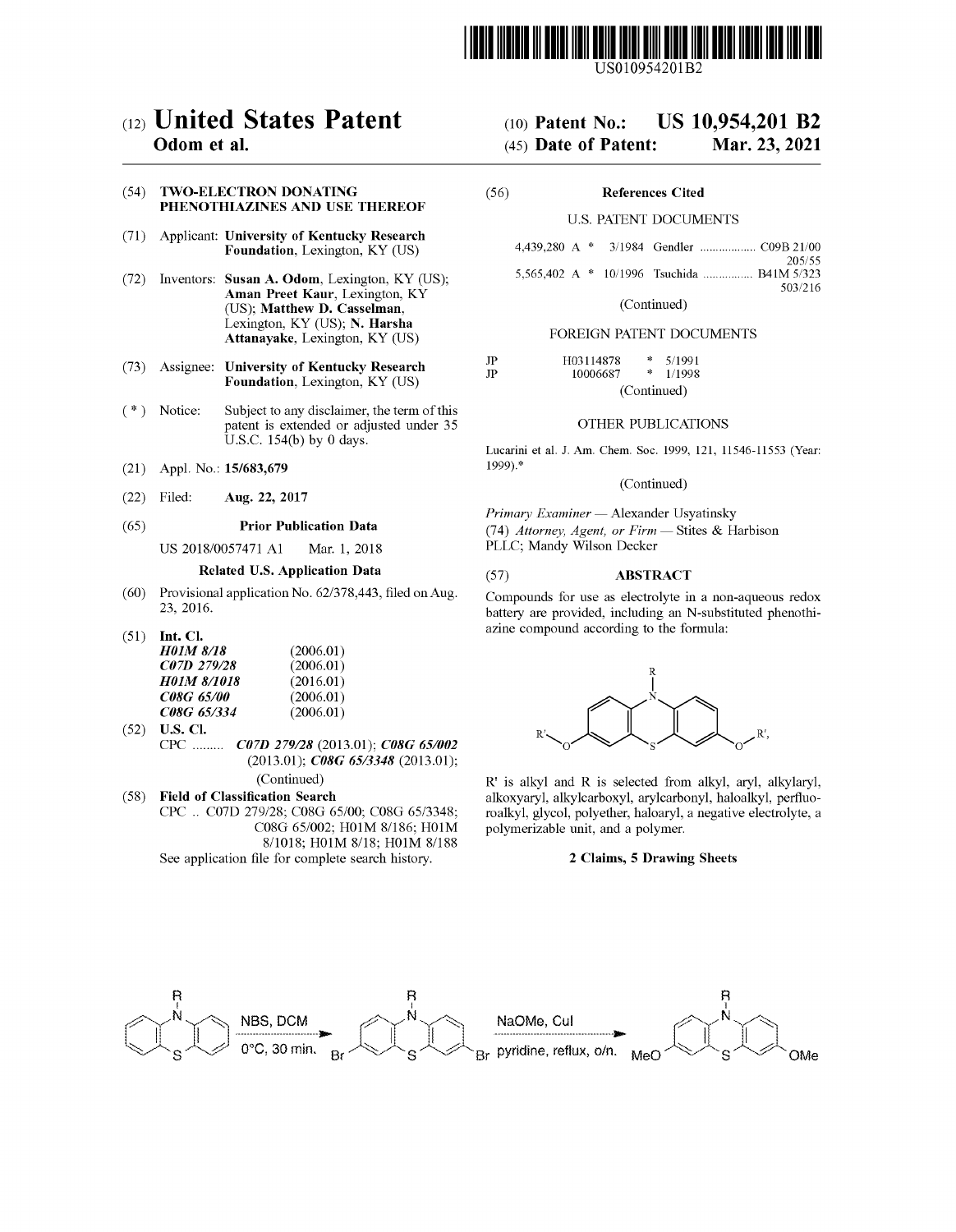(52) **U.S. Cl.**  CPC ........... *HOlM 8/1018* (2013.01); *HOlM 8/18*  (2013.01); *HOlM 8/186* (2013.01); *HOlM 8/188* (2013.01); *C08G 2650/62* (2013.01); *C08G 2650/64* (2013.01)

### (56) **References Cited**

### U.S. PATENT DOCUMENTS

| 5,811,548 A * 9/1998 Bannwarth  C07D 279/22 |  |         |
|---------------------------------------------|--|---------|
|                                             |  | 544/101 |

2017 /0062842 Al 3/2017 Huang et al.

### FOREIGN PATENT DOCUMENTS

| JP  | 2005128289  | 涞 | 5/2005 |
|-----|-------------|---|--------|
| WO. | WO 99/45081 | 咏 | 3/1999 |
| WO. | WO 99/45081 | 冰 | 9/1999 |

### OTHER PUBLICATIONS

Cadogan et all. J. Chem. Soc. (C) 1970, 2437-2441 (Year: 1970).\* Ergun et all. Chem. Commun., 2014, 50, 5339-5341 (Year: 2014).\* JPH03114878MT (Year: 1991).\*

J. Am. Chem. Soc. 1999, 121, 11546-11553 (Year: 1999).\*

Peret eanu et al. Org. Biomol. Chem., 2013, 11, 5127-5135. (Year: 2013).\*

JP2005128289 MT (Year: 2005).\*

Muruyama et. al.al. Niigata Igakkai Zasshi (1968), 82(9), 595-606 Maruyama (Abstract)). (Year: 1968).\*

CN 104478870 (Abstract) (Year: 2015).\*

Jackson, et al. Journal of Medicinal Chemistry (1968), 11(3), 622-3 (Abstract) (Year: 1968).\*

Journal of the American Chemical Society (1999), 121(49), 11546- 11553. (Abstract) (Year: 1999).\*

Huang, et al., A Two-Electron Storage Nonaqueous Organic Redox Flow Battery, Adv. Sustainable Syst. 2018, 2, 1700131, 1-6.

\* cited by examiner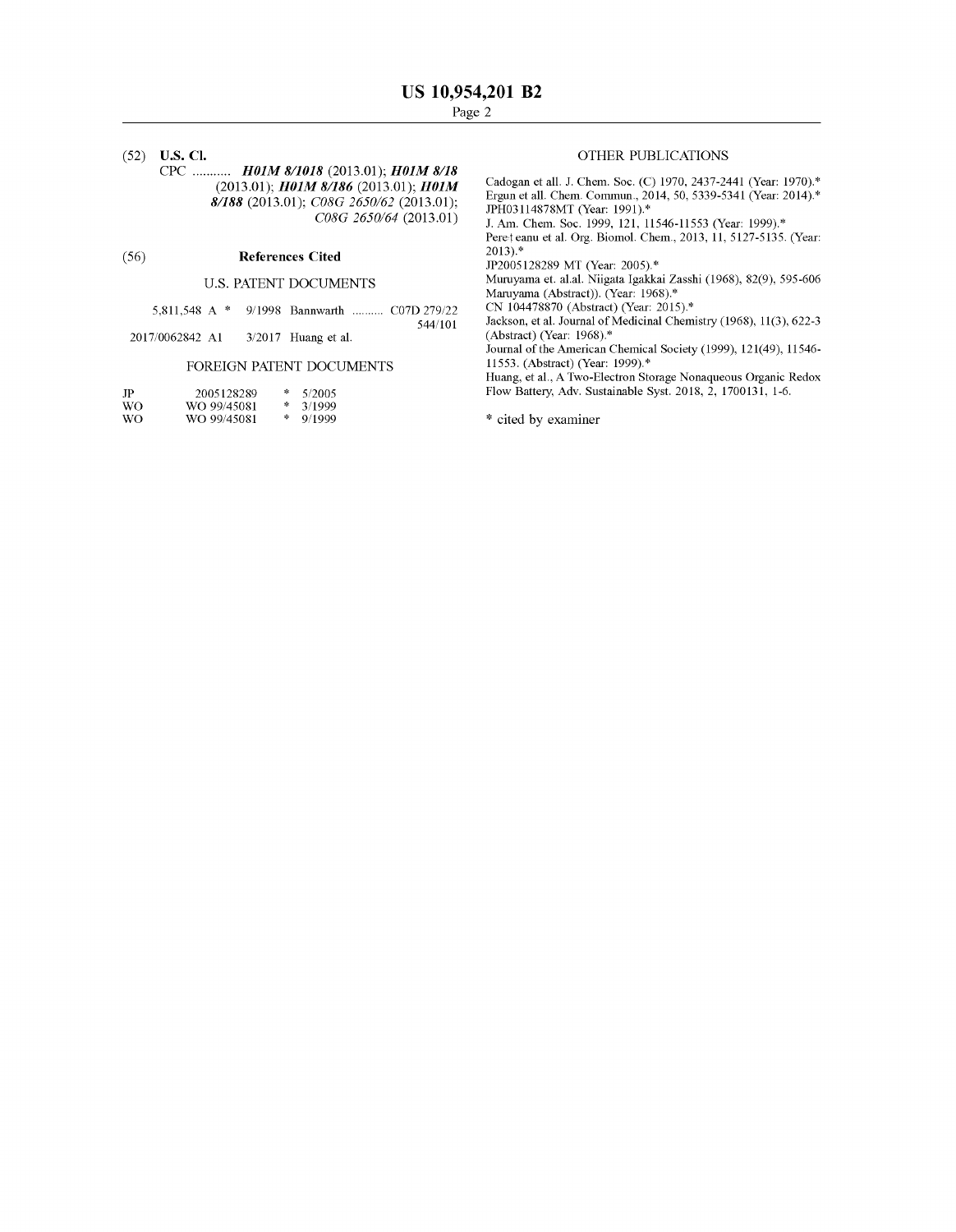

FIG. 1.



FIG. 2.



**FIG. 3**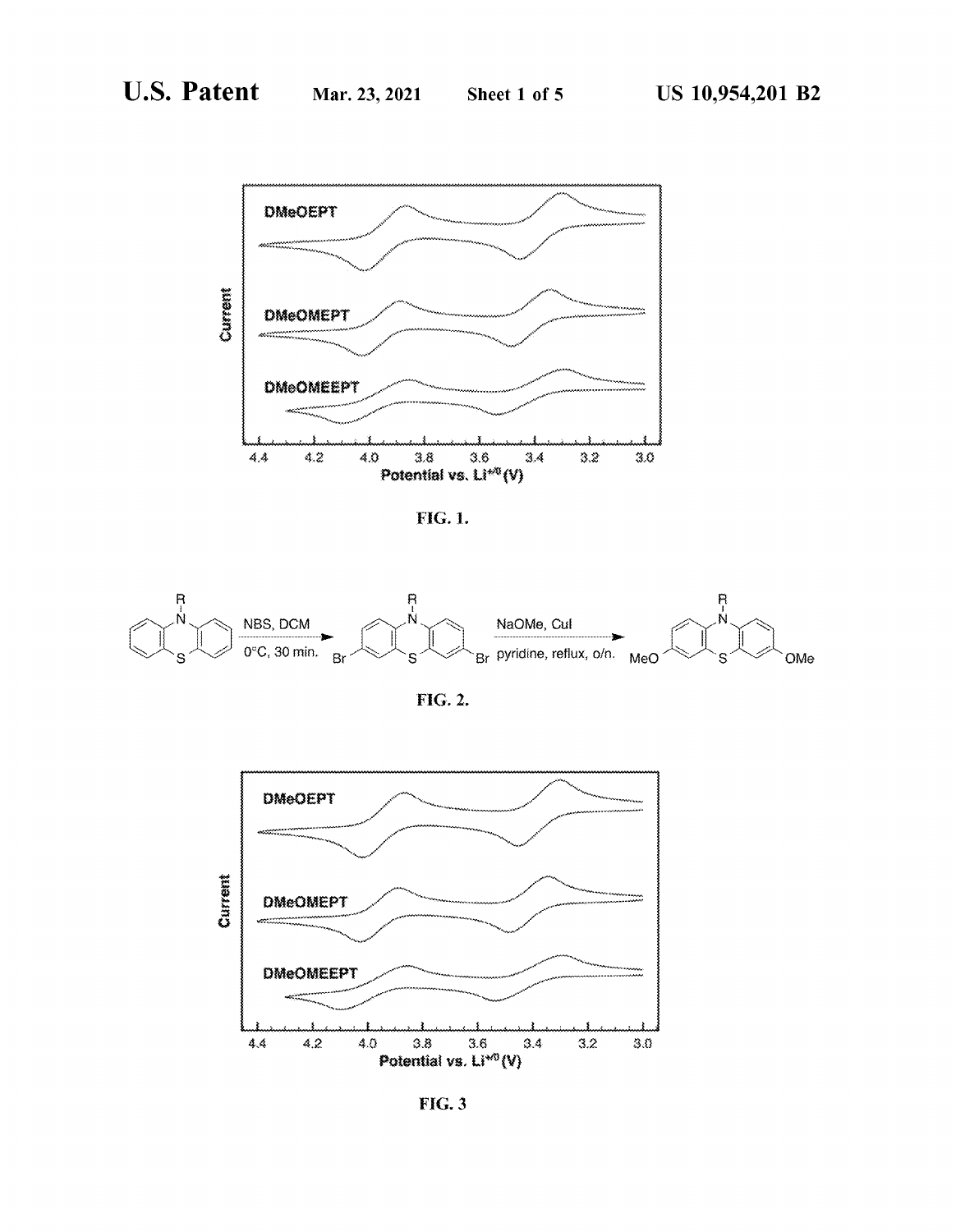

FIG. 4.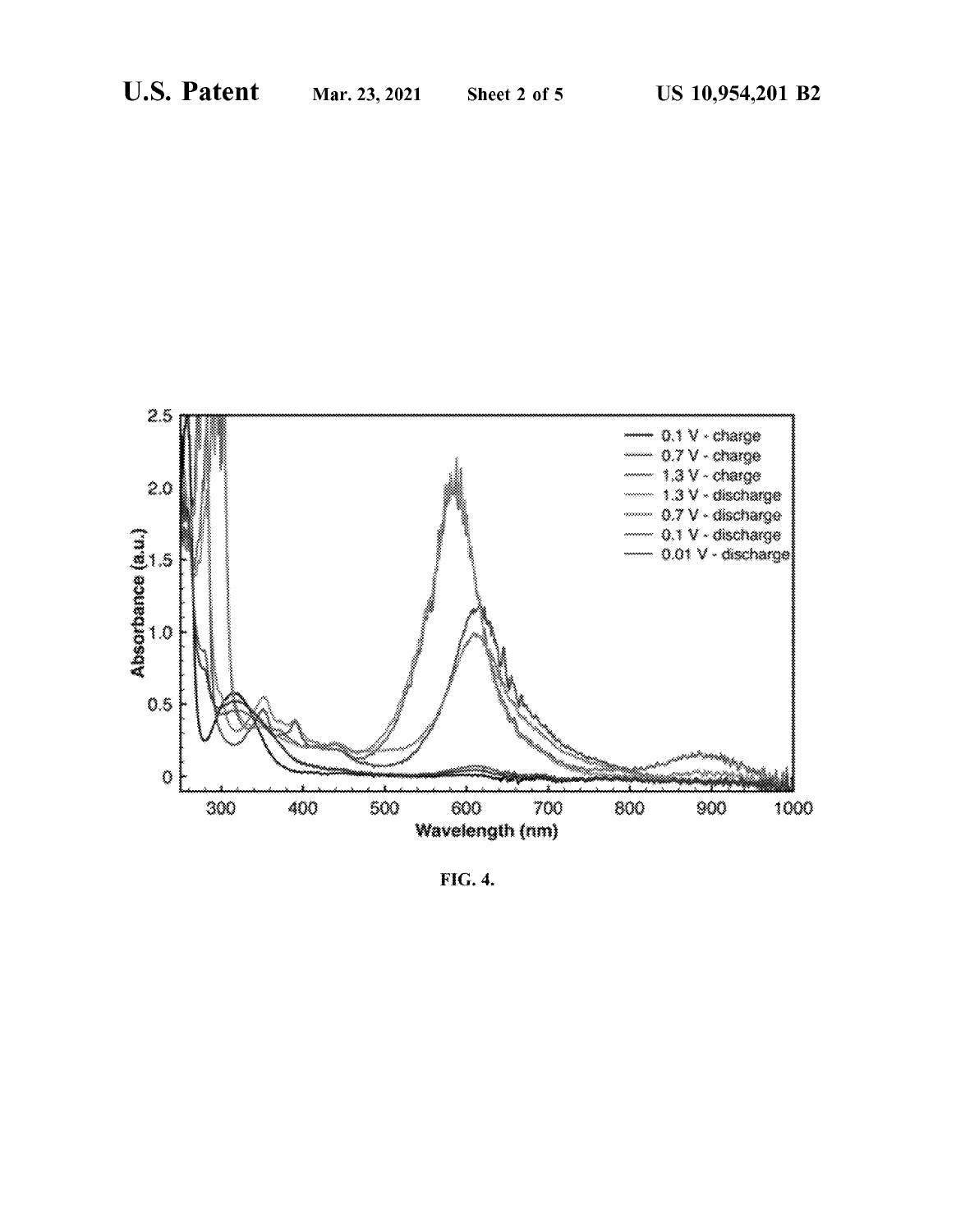

**FIG. 5**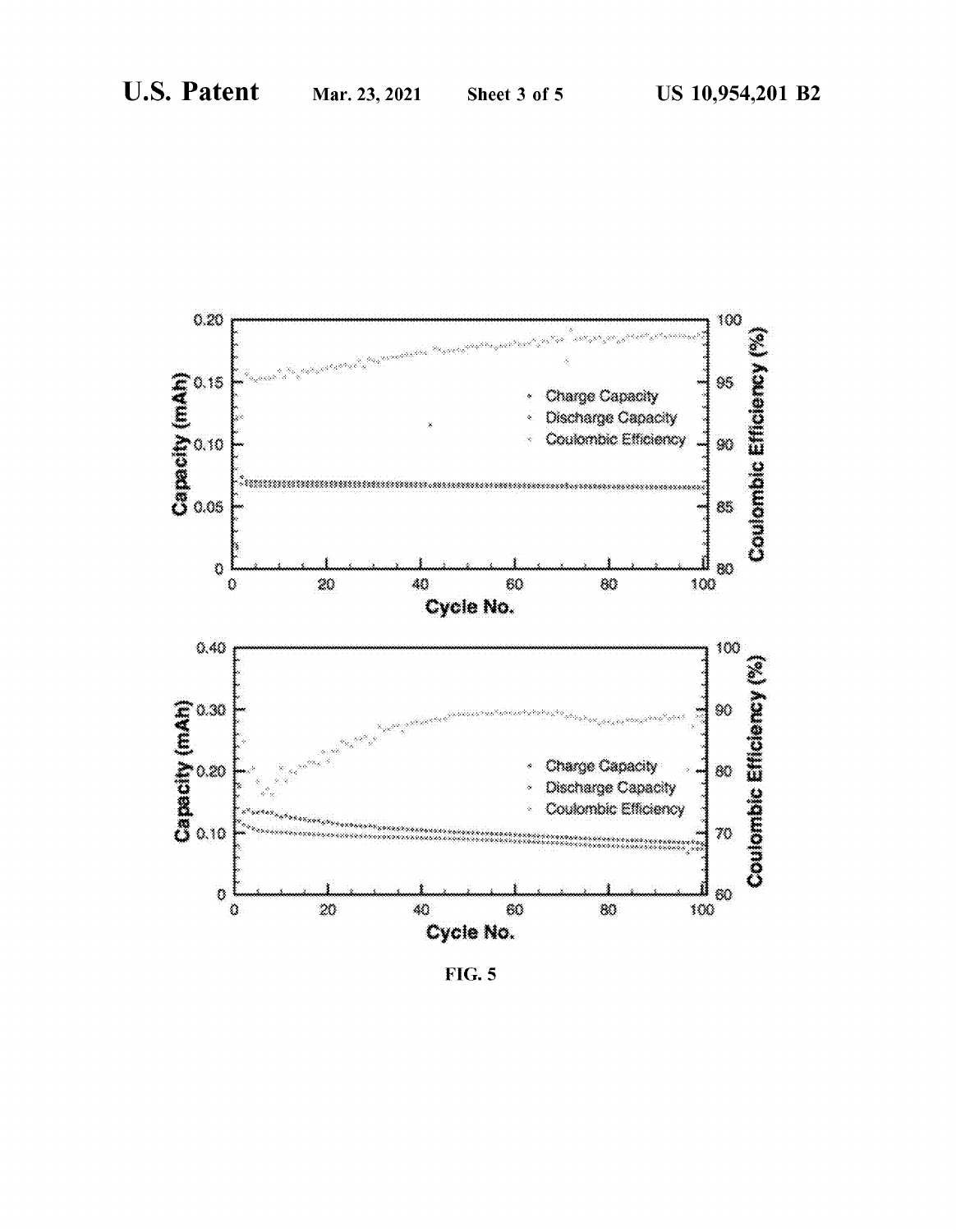

**FIG.** 6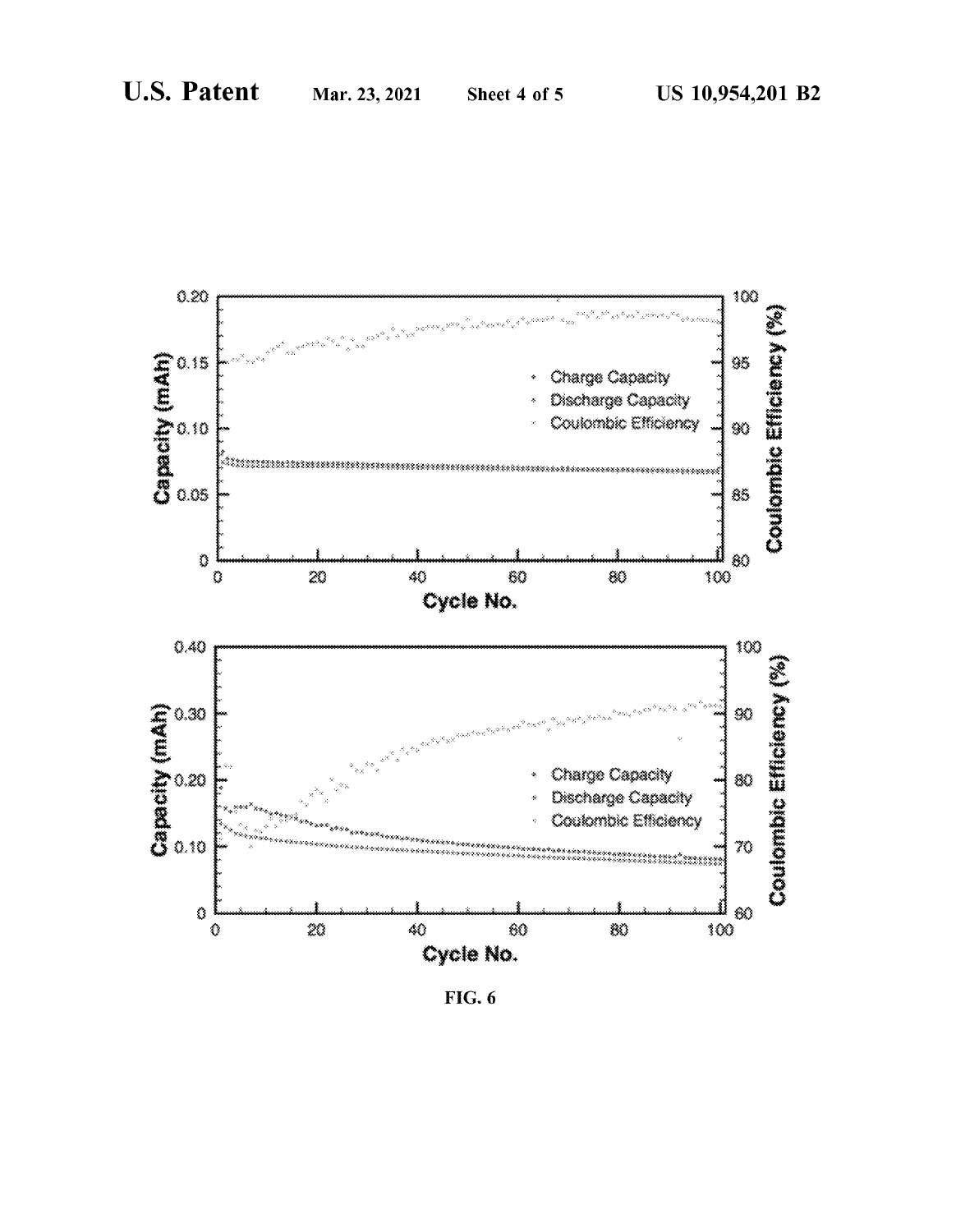

**FIG. 7**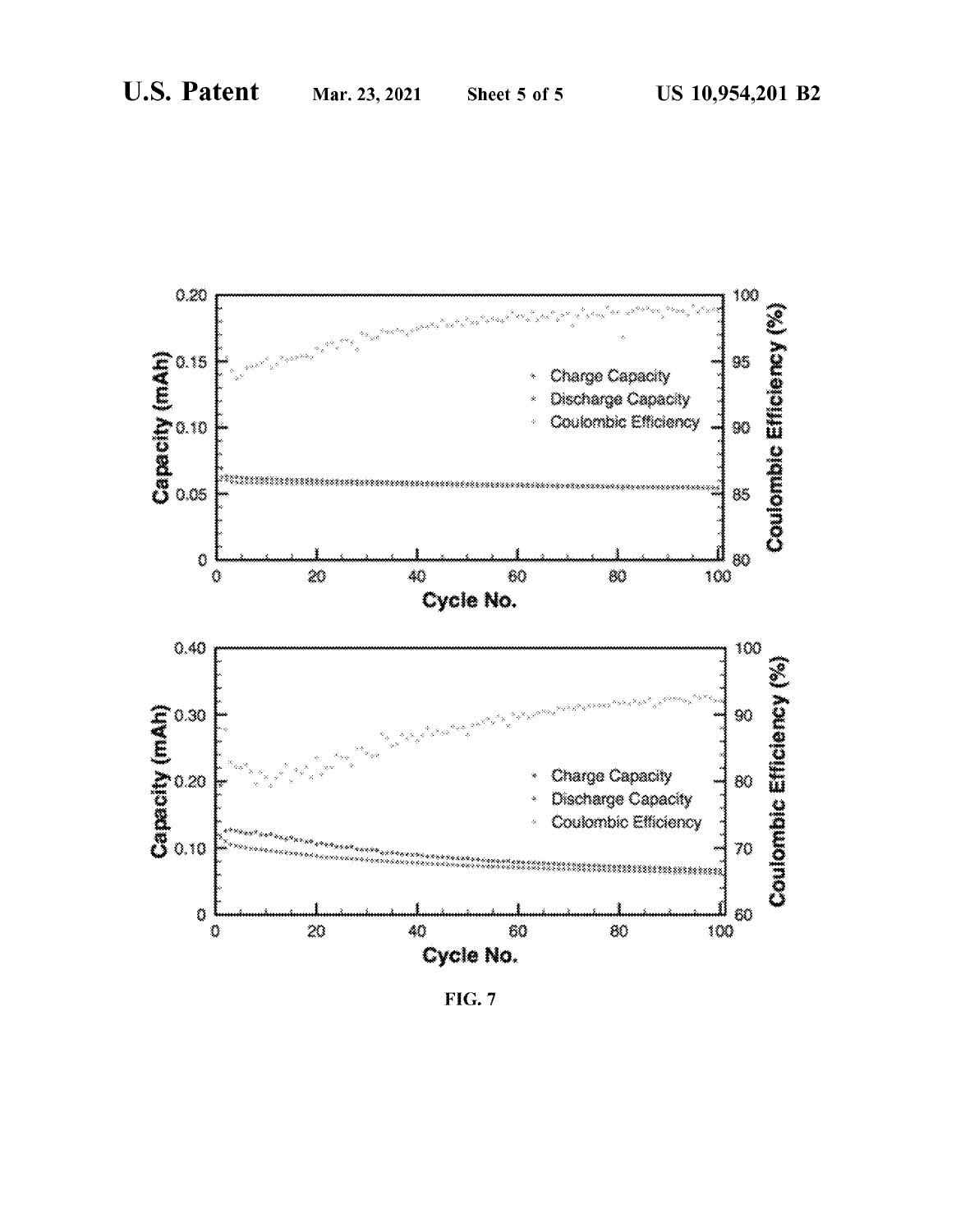10

25

### **TWO-ELECTRON DONATING PHENOTHIAZINES AND USE THEREOF**

cation Ser. No. 62/378,443, filed Aug. 23, 2016.

This invention was made with govermnent support under grant numbers 1300653 and 1355438 awarded by the National Science Foundation. The government has certain rights in the invention.

### TECHNICAL FIELD

The presently-disclosed subject matter generally relates to phenothiazine derivatives. In particular, certain embodiments of the presently-disclosed subject matter relate to 20 phenothiazine derivatives having stable first and second oxidation states and the use thereof for redox flow batteries.

### INTRODUCTION

Redox flow batteries (RFBs), which function by storing electrochemical energy in liquid electrolyte formulations, are promising technologies for energy storage on medium to large scales.<sup>1</sup> Since the energy is stored in a liquid form, increasing the capacity of RFBs is largely a matter of 30 increasing the size of active-material storage tanks. Current state-of-the-art RFBs are based upon aqueous vanadium chemistry. While such RFBs are robust and long-lived, they rely upon expensive transition metals as active materials that form redox active species. Additionally, these RFBs are 35 aqueous-based and, therefore, are limited by the electrochemical stability window of water (about 1.5 V).<sup>2</sup>

One possibility for accessing higher voltages includes the use of non-aqueous electrolytes, which are generally not compatible with transition metal-based active materials. 40 Although such systems have the potential for increasing the voltage of the system and reducing cost by exchanging scarce transition metals for plentiful carbon-based materials, the development and commercialization of organic nonaqueous redox flow batteries is largely in its infancy due to 45 challenges in long term stability, $3$  atom economy, $4$  and solubility/energy density.<sup>5</sup>

For example, due to stability requirements for extended periods of time in both neutral and oxidized forms, only a limited number of molecular classes have been used for 50 catholyte (positive electrolyte) material in preliminary allorganic non-aqueous RFBs, including dialkoxybenzenes<sup>6</sup>, stabile N-oxo radicals<sup>7</sup>, and phenothiaizines.<sup>8,9</sup> These molecules are electron rich and are therefore capable of donating an electron when paired with an anolyte (negative electro- 55 lyte) material. However, molecules used as charge storage materials must also function with excellent atom economy. Vanadium-based aqueous RFBs have excellent atom economy with the ability to store an electron with 50 amu of mass. Organic materials, on the other hand, generally have 60 molecular weights of about 150-300 amu due to need for stabilizing structures to allow for reversible electrochemical performance. This presents a challenge for organic nonaqueous systems as this represents a 65-85% reduction in atom economy relative to vanadium. Related to the 65 increased molecular weights of organic materials are the lower concentrations of active species achieved in non-

aqueous electrolytes. Only a handful of organic electroactive materials are capable of dissolving at concentrations greater than  $0.5M^{7,9}$ 

PRIORITY<br>
This invention claims priority to U.S. Provisional Appli-<br>
<sup>5</sup> materials having sufficient atom economy for use in non-<br>
<sub>aqueous</sub> redox flow batteries.

### GOVERNMENT INTEREST SUMMARY OF INVENTION

The presently-disclosed subject matter includes compounds that can be used stable two-electron redox-active materials. The presently-disclosed subject matter further 15 includes rechargeable batteries, including non-aqueous redox flow batteries and the use of two-electron redox-active materials as electrolytic materials.

In some embodiments of the presently-disclosed subject matter, a compound is provided, with a structure as set forth below



In some embodiments,  $R_1$  and  $R_2$  are independently selected from H,  $N(R')_2$ ,  $N(R'')_2$ , OR', OR", and R" so long as when  $R_1$  is H,  $R_2$  is not H. In some instances, R, R' and R" are independently selected from alkyl, aryl, alkylaryl, alkoxyaryl, alkylcarboxyl, arylcarbonyl, haloalkyl, perfluoroalkyl, glycol, polyether, haloaryl, a negative electrolyte, a polymerizable unit, and a polymer.

In some embodiments, the compound is an N-substituted phenothiazine with a structure represented by:

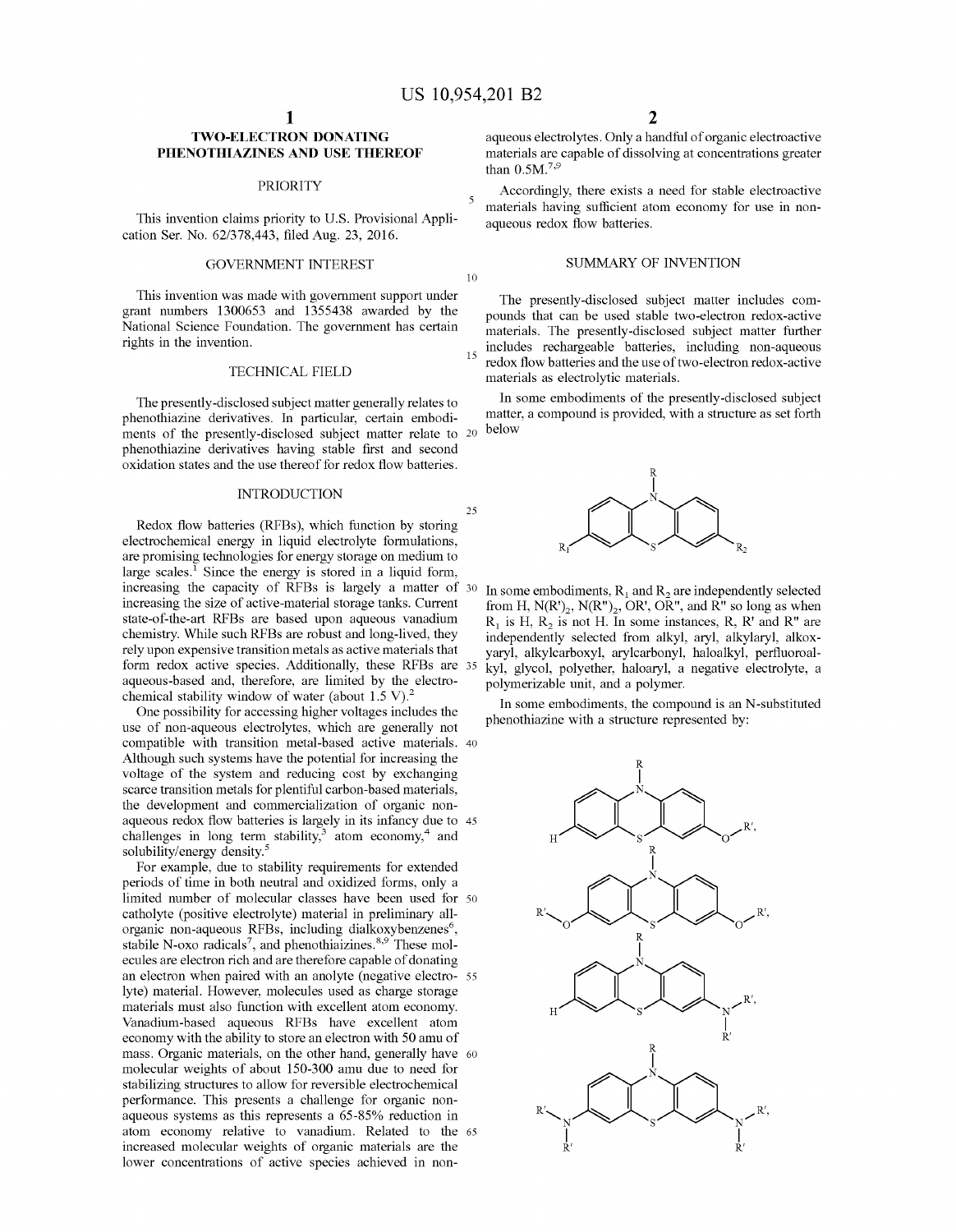5

55



In some embodiments, the N-substituted phenothiazine compounds presently disclosed include one or more solu- 25 bilizing groups tethered to the phenothiazine core via a linkage at the N-position, also denoted as the 10 position. The solubilizing group tethered to the phenothiazine core can, in some instances, increase solubility of the compound in organic electrolytes. \

In some embodiments, the N-substituted phenothiazine compounds contain one or more electron-donating functional groups attached at the 3 and/or 7 position. Suitable electron-donating functional groups include, but are not limited to, alkoxy groups, amino groups, or a combination 35 thereof. In some embodiments, substituents can be positioned at the 1, 2, 4, 6, 8, and/or 9 positions as long as there is an alkoxy group and/or amino group and/or other suitable electron-donating functional group at the 3 and/or 7 positions. Specifically, the minimum number of substituents the 40 present inventors have demonstrated that is needed is at the 3, 7, and 10 (or 3, 7, and N; N is the same as 10). It is contemplated that the 3 and 10 (N) positions can enable the second charge to be stabilized.

In some embodiments, compounds disclosed herein find 45 use in non-aqueous redox flow batteries. In some instances, the non-aqueous redox flow battery includes a negative electrode immersed in a first non-aqueous liquid electrolyte solution; a positive electrode immersed in a second nonaqueous liquid electrolyte solution, with the second non- 50 aqueous liquid electrolyte solution including a compound as disclosed herein; and a semi-permeable separator interposed between the negative and positive electrodes.

### DESCRIPTION OF THE DRAWINGS

The novel features of the invention are set forth with particularity in the appended claims. A better understanding of the features and advantages of the present invention will be obtained by reference to the following detailed descrip- 60 tion that sets forth illustrative embodiments, in which the principles of the invention are used, and the accompanying drawings of which:

FIG. **1** is a graph showing cyclic voltammograms of DMeOEPT, DMeOMEPT, and DMeOMEEPT, performed 65 with 10 mM analyte in 0.5M LiPF<sub>6</sub> in PC at a scan rate of 100 mV/s.

FIG. 2 is a schematic showing synthesis of N-substituted 3, 7-dimethoxyphenothiazine derivatives.

FIG. **3** is a graph showing cyclic voltammograms of DMeOEPT, DMeOMEPT, and DMeOMEEPT in PC/LiBF<sub>4</sub>.

FIG. **4** is a graph showing UV-vis spectra monitored at various potentials for a solution of DMeOEPT at 0.375 mM in a spectroelectrochemical cell containing Pt honeycomb electrode card and a freshly anodized Ag/AgCl electrode in 10 0.lM LiTFSI in PC.

FIG. **5** shows graphs illustrating DMeOEPT half-cell cycling accessing only the first oxidation state (left) and both first and second oxidations (right).

15 FIG. **6** shows graphs illustrating DMeOMEPT half-cell cycling accessing only the first oxidation state (left) and both first and second oxidations (right).

FIG. **7** shows graphs illustrating DMeOMEEPT half-cell cycling accessing only the first oxidation state (left) and both  $^{20}$  first and second oxidations (right).

### DESCRIPTION OF EXEMPLARY EMBODIMENTS

The details of one or more embodiments of the presentlydisclosed subject matter are set forth in this document. Modifications to embodiments described in this document, and other embodiments, will be evident to those of ordinary skill in the art after a study of the information provided in this document. The information provided in this document, and particularly the specific details of the described exemplary embodiments, is provided primarily for clearness of understanding and no unnecessary limitations are to be understood therefrom. In case of conflict, the specification of this document, including definitions, will control.

The presently-disclosed subject matter includes N-substituted phenothiazine compounds. The phenothiazine forms a redox-active core of the N-substituted phenothiazine compounds. In some embodiments, one or more solubilizing groups may be tethered to the phenothiazine core via a linkage at the N-position. The solubilizing group tethered to the phenothiazine core increases solubility of the compound in organic electrolytes. Additionally or alternatively, in some embodiments, the N-substituted phenothiazine compounds contain one or more electron-donating functional groups attached at the 3 and/or 7 position. Suitable electron-donating functional groups include, but are not limited to, alkoxy groups, amino groups, or a combination thereof.

For example, in some embodiments, the N-substituted phenothiazine compound includes an alkoxyphenothiazine according to the formula set forth below:



wherein R is an alkyl or (poly)ether and R' is an alkyl.

In some embodiments, the N-substituted phenothiazine compound includes a dialkoxyphenothiazine according to the formula set forth below: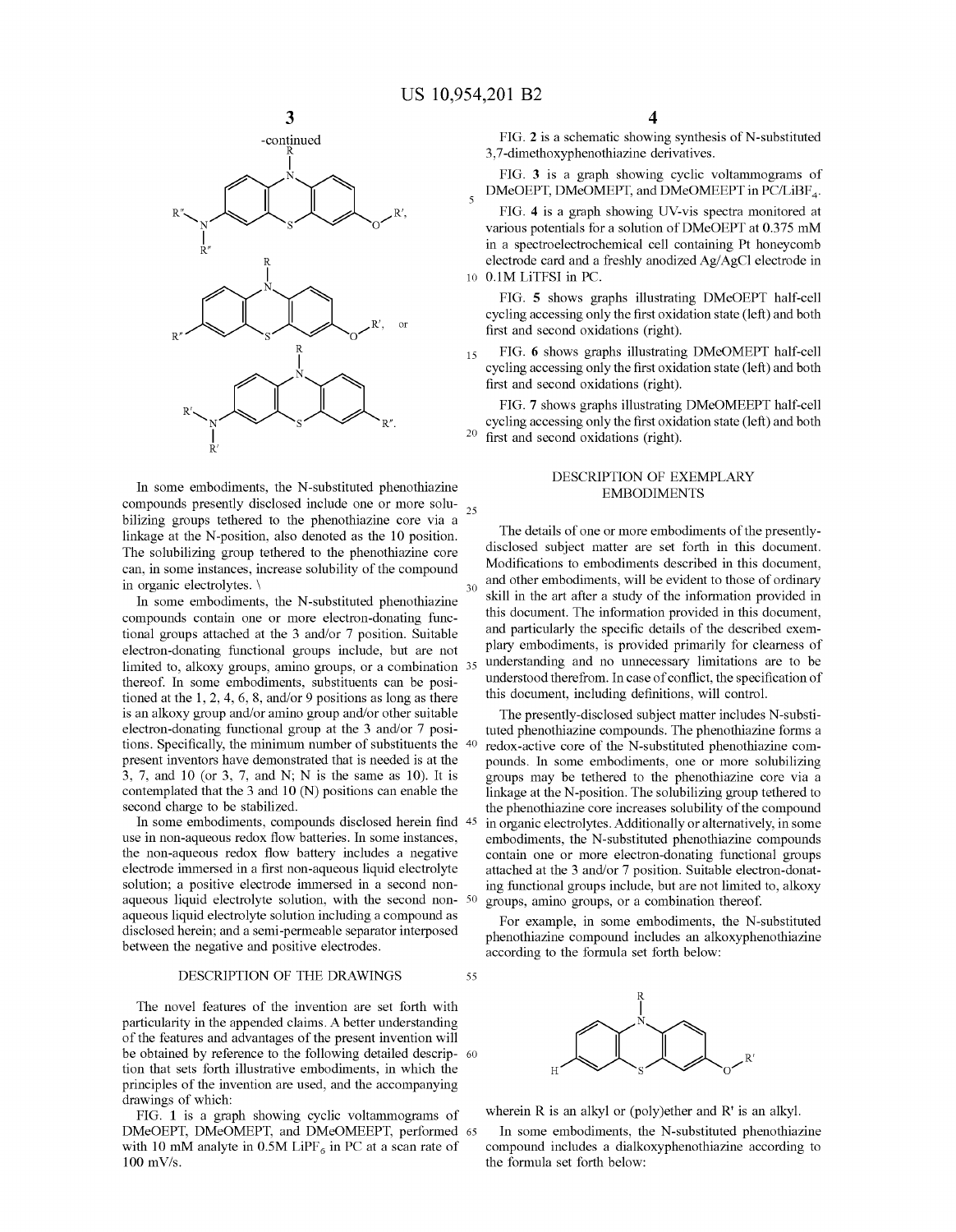

wherein R is selected from alkyl, aryl, alkylaryl, alkoxyaryl,  $_{10}$ alkylcarboxyl, arylcarbonyl, haloalkyl, perfluoroalkyl, glycol, polyether, haloaryl, a negative electrolyte, a polymerizable unit, and a polymer, and R' is selected from alkyl, aryl, alkylaryl, alkoxyaryl, alkylcarboxyl, arylcarbonyl, haloal- <sup>15</sup> kyl, perfluoroalkyl, glycol, polyether, haloaryl, a negative electrolyte, a polymerizable unit, and a polymer.

In some embodiments, the N-substituted phenothiazine compound includes a monoaminophenothiazine according 20 to the formula set forth below:



wherein R is selected from alkyl, aryl, alkylaryl, alkoxyaryl, alkylcarboxyl, arylcarbonyl, haloalkyl, perfluoroalkyl, glycol, polyether, haloaryl, a negative electrolyte, a polymer- $35$ izable unit, and a polymer, and R' is selected from alkyl, aryl, alkylaryl, alkoxyaryl, alkylcarboxyl, arylcarbonyl, haloalkyl, perfluoroalkyl, glycol, polyether, haloaryl, a negative electrolyte, a polymerizable unit, and a polymer.

In some embodiments, the N-substituted phenothiazine compound includes a diaminophenothiazine according to the formula set forth below:



wherein R is selected from alkyl, aryl, alkylaryl, alkoxyaryl, alkylcarboxyl, arylcarbonyl, haloalkyl, perfluoroalkyl, glycol, polyether, haloaryl, a negative electrolyte, a polymerizable unit, and a polymer, and R' is selected from alkyl, aryl,  $\frac{60}{60}$ alkylaryl, alkoxyaryl, alkylcarboxyl, arylcarbonyl, haloalkyl, perfluoroalkyl, glycol, polyether, haloaryl, a negative electrolyte, a polymerizable unit, and a polymer.

In some embodiments, the N-substituted phenothiazine  $65$ compound is according to any one of the following formulae:



wherein R, R', and R" are independently selected from alkyl, aryl, alkylaryl, alkoxyaryl, alkylcarboxyl, arylcarbonyl, 25 haloalkyl, perfluoroalkyl, glycol, polyether, haloaryl, a negative electrolyte, a polymerizable unit, and a polymer.

Furthermore, in some embodiments of the compound, substituents can be positioned at the 1, 2, 4, 6, 8, and/or 9 positions as long as there is an alkoxy group and/or amino group at the 3 and/or 7 positions. Specifically, the minimum number of substituents the present inventors have demonstrated that is needed is at the 3, 7, and 10 (or 3, 7, and N; N is the same as 10). It is contemplated that the 3 and 10 (N) positions can enable the second charge to be stabilized.

"Alkyl" refers to a saturated or unsaturated, branched, straight-chain or cyclic monovalent hydrocarbon radical derived by the removal of one hydrogen atom from a single carbon atom of a parent alkane, alkene or alkyne. Typical 40 alkyl groups include, but are not limited to, methyl; ethyls such as ethanyl, ethenyl, ethynyl; propyls such as propan-1-yl, propan-2-yl, cyclopropan-1-yl, prop-1-en-1-yl, propl-en-2-yl, prop-2-en-1-yl (ally!), cycloprop-1-en-1-yl; cycloprop-2-en-1-yl, prop-1-yn-1-yl, prop-2-yn-1-yl, etc.; 45 butyls such as butan-1-yl, butan-2-yl, 2-methyl-propan-1-yl, 2-methyl-propan-2-yl, cyclobutan-1-yl, but-l-en-1-yl, butl-en-2-yl, 2-methyl-prop-1-en-1-yl, but-2-en-1-yl, but-2-en-2-yl, buta-1,3-dien-1-yl, buta-1,3-dien-2-yl, cyclobut-l-en-50 1-yl, cyclobut-l-en-3-yl, cyclobuta-1,3-dien-1-yl, but-1-ynl-yl, but-l-yn-3-yl, but-3-yn-1-yl, etc.; and the like. Preferably, an alkyl group comprises from 1 to 20 carbon atoms, more preferably, from 1 to 10 carbon atoms.

"Aryl" refers to a monovalent aromatic hydrocarbon  $55$  radical derived by the removal of one hydrogen atom from a single carbon atom of a parent aromatic ring system. Typical aryl groups include, but are not limited to, groups derived from aceanthrylene, acenaphthylene, acephenanthrylene, anthracene, azulene, benzene, chrysene, coronene, fluoranthene, fluorene, hexacene, hexaphene, hexalene, as-indacene, s-indacene, indane, indene, naphthalene, octacene, octaphene, octalene, ovalene, penta-2,4-diene, pentacene, pentalene, pentaphene, perylene, phenalene, phenanthrene, picene, pleiadene, pyrene, pyranthrene, rubicene, triphenylene, trinaphthalene and the like. Preferably, an aryl group comprises from 6 to 20 carbon atoms, more preferably, between 6 to 12 carbon atoms.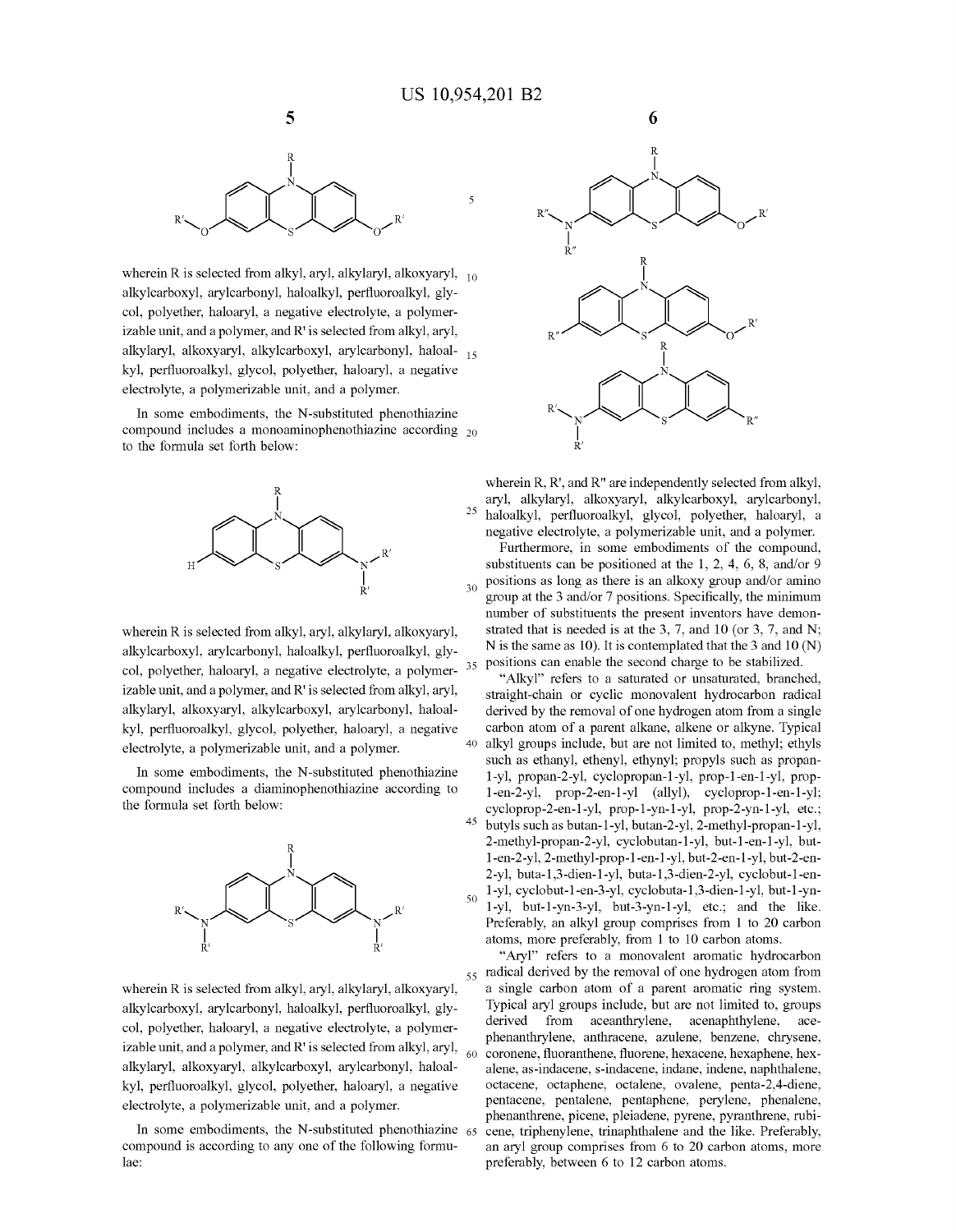"Alkylaryl" refers to an acyclic alkyl in which one of the hydrogen atoms bonded to a carbon atom, is replaced with an aryl group. Typical arylalkyl groups include, but are not limited to, benzyl, 2-phenylethan-1-yl, 2-phenylethen-1-yl, naphthylmethyl, 2-naphthylethan-1-yl, 2-naphthylethen-1yl, naphthobenzyl, 2-naphthophenylethan-1-yl and the like. Where specific alkyl moieties are intended, the nomenclature arylalkanyl, arylalkenyl and/or arylalkynyl is used. Preferably, an arylalkyl group is  $(C_6-C_{30})$  arylalkyl, e.g., the alkanyl, alkenyl or alkynyl moiety of the arylalkyl group is  $10$  $(C_1 - C_{10})$  and the aryl moiety is  $(C_6 - C_{20})$ , more preferably, an arylalkyl group is  $(C_6-C_{20})$  arylalkyl, e.g., the alkanyl, alkenyl or alkynyl moiety of the arylalkyl group is  $(C_1 - C_8)$ and the aryl moiety is  $(C_6-C_{12})$ . 15

"Alkoxyaryl" refers to an -O-arylalkyl where arylalkyl is as defined herein.

"Alkylcarboxyl" means a  $-C(O)R$  group where R is alkyl, as defined herein. 20

"Arylcarbonyl" refers to a  $-C(O)$ -aryl where aryl is as defined herein.

"Halogen" or "halo" refers to fluorine, chlorine, bromine and iodine. Thus, a haloalkyl, refers to an alkyl group substituted with one or more halogens. A halo aryl refers to <sup>25</sup> an aryl group substituted with one or more halogens.

"Perfluoroalkyl" refers to alkyl groups in which essentially all of the carbon-bonded hydrogen has been replaced by fluorine.  $30$ 

"Polyether" refers to a functional group containing more than one ether, which can include aromatic polyethers such as polyphenyl ether.

Glycols include alcohols in which at least two hydroxyl 35 groups are attached to different carbon atoms in an organic compound, including alkylene glycols such as ethylene glycol and propylene glycol.

A negative electrolyte can include, for example,  $LiBF_4$ , LiPF<sub>6</sub>, lithium triflate, NaBF<sub>4</sub>, NaPF<sub>6</sub>, and sodium triflate. 40

A polymer consist of a large number of repeating units bonded together. A polymerizable unit, in some instances, can be a monomer, oligomer, or low molecular weight polymer that is capable of being polymerized upon activa-

In some embodiments, the N-substituted phenothiazine compounds have stable first and second oxidation states (e.g., radical cation, dication). For example, suitable N-substituted phenothiazine compounds having stable first and second oxidation states include, but are not limited to, two-electron donor compounds having the structure:



wherein R is selected from alkyl, aryl, alkylaryl, alkoxyaryl, alkylcarboxyl, arylcarbonyl, haloalkyl, perfluoroalkyl, glycol, polyether, haloaryl, a negative electrolyte, a polymerizable unit, and a polymer.

In one embodiment, the two-electron donor compounds include one or more of the structures set forth below:





D(MEEO)MEEPT

In contrast to most phenothiazines, which decompose in the second oxidation state, the introduction of electrondonating functional groups to the phenothiazine redoxactive core facilitates a reversible second oxidation event tion.  $\frac{45}{100}$  and/or formation of a doubly oxidized species that is stable for extended periods of time. Accordingly, in some embodiments, the N-substituted phenothiazine compounds described herein provide stable two-electron redox-active materials. For example, as illustrated in FIG. **1** and Table 1, the dimethoxy-substituted phenothiazine derivatives, such as compounds I-IV shown above, provide stable first and second oxidations occurring at about 3.4 and 3.9 V vs. Li, respectively.

TABLE 1

55

65

|    | Measured half-wave first and second oxidation potentials and<br>diffusion coefficients. |      |                                                                                          |                          |  |
|----|-----------------------------------------------------------------------------------------|------|------------------------------------------------------------------------------------------|--------------------------|--|
| 60 |                                                                                         |      | Compound $1^{st}$ E <sub>ox</sub> vs. Li $(V)^a$ $2^{nd}$ E <sub>ox</sub> vs. Li $(V)^a$ | Diffusion<br>Coefficient |  |
|    |                                                                                         | 3.38 | 3.94                                                                                     | 0.8/0.8                  |  |
|    | П                                                                                       | 3.42 | 3.96                                                                                     | 1.0/0.9                  |  |
|    | Ш                                                                                       | 3.41 | 3.98                                                                                     | 0.5/0.5                  |  |
|    | ΓV                                                                                      |      |                                                                                          |                          |  |

<sup>a</sup>Cyclic voltammetry was performed with 10 mM analyte in 0.5M LiPF<sub>6</sub> in PC at a scan rate of 100 mV/s.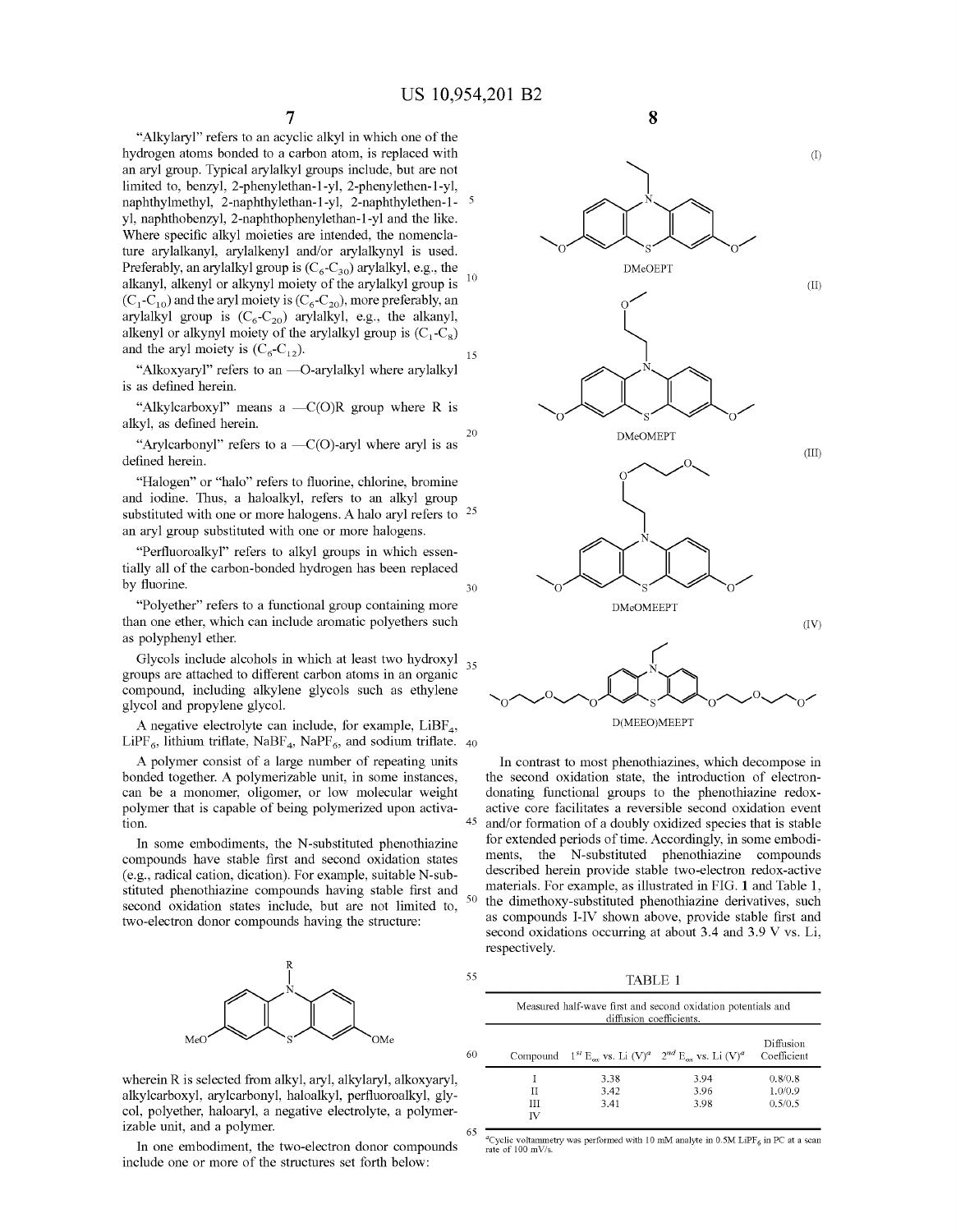With regard to Compound IV, oxidation potentials are 0.035 V and 0.625 V vs. ferrocenium/ferrocene in 0.5M TEATFSI/acetonitrile.

In certain embodiments, the stable first and second oxidations facilitate formation of stable dications in non-aqueous electrolytes without requiring an extensive increase (e.g., doubling) of molecular weight. By forming stable dications without extensive increases in molecular weight, the N-substituted phenothiazine compounds described herein provide increased atom economy (i.e., molecular 10 weight per electron). Such atom utilization can be advantageous for both efficiency of the chemical processes and contribute to a greener chemistry process. In one embodiment, for example, the N-substituted phenothiazine compounds described herein increase atom economy by up to 100% as compared to existing compounds and/or catholytes.

Additionally, in some embodiments, the N-substituted phenothiazine compounds described herein provide increased solubility in electrolyte formulations as compared to existing compounds, such as 2,5-di-tert-butyl-1,4-bis(2 methoxyethoxy)benzene (DBBB). In one embodiment, the glyme substituents provide increased solubility in electrolyte formulations as compared to other derivatives. For example, as compared to the N-ethyl derivative, which exhibited a solubility of about 100 mM, the glyme and 25 diglyme derivatives exhibited higher solubility while retaining stable redox chemistry. In another embodiment, this solubility in organic solvents permits the use of renewable earth-abundant elements.

In some embodiments, the N-substituted phenothiazine 30 compounds described herein provide a multi-electron donor including high stability and solubility in catholyte formulations. In another embodiment, the catholyte material provides a multi-electron donor that retains high chemical stability when charged. In a further embodiment, as catholyte energy density is limited due to solubility, stability, and redox chemistry, the high solubility, ability to act as a multi-electron donor, and/or high chemical stability of the compounds described herein significantly increases volumetric energy density as compared to other catholyte mate-40 rials. For example, when formulated at its solubility limit, diglyme-dimethoxyphenothiazine may provide approximately 5 times the volumetric energy of DBBB, which has an energy density of 10 Ah/L when formulated as a catholyte, and is limited by its solubility (0.4M) and redox chemistry, acting as a single electron donor.

The presently-disclosed subject matter also includes a method of making an N-substituted phenothiazine derivative. As illustrated in FIG. **2,** in some embodiments, the method includes synthesizing an N-substituted phenothiazine according to previously reported procedures (e.g., Odom, 2014 and Kaur, 2015), forming a 3,7-dibromophenothiazine derivative through aromatic dibromination, and then forming a 3,7-dimethoxyphenothiazine derivative through methoxylation of the dibromophenothiazine. In one embodiment, the methoxylation includes treatment with sodium methoxide and copper (I) iodide in refluxing pyridine. Non-limiting examples of process conditions are provided below in Examples 1-3. In some embodiments, the reactions are scalable.

The presently-disclosed subject matter also includes a non-aqueous redox flow battery. In some embodiments, the non-aqueous redox flow battery includes a negative electrode immersed in a first non-aqueous liquid electrolyte solution, a positive electrode immersed in a second non-65 aqueous liquid electrolyte solution, and a semi-permeable separator interposed between the negative and positive elec-

trodes. In one embodiment, the second non-aqueous liquid electrolyte solution includes one or more of the N-substituted phenothiazine compounds described herein. For example, in another embodiment, the one or more N-sub-5 stituted phenothiazine compounds form the electro-active material for the catholyte of the non-aqueous redox flow batteries. In other embodiments, the presently disclosed invention includes a positive cell comprising a cathode and a catholyte including one or more of the N-substituted phenothiazine compounds described herein.

In certain embodiments, the one or more N-substituted phenothiazine compounds include two electron-donating groups per phenothiazine, which approximately doubles electrode capacity, increases atom economy in redox flow batteries, and/or decreases battery cost as compared to phenothiazine compounds having one electron-donating group.

The presently disclosed subject matter is also directed to making a non-aqueous redox flow battery. The method of making a non-aqueous redox flow battery includes immersing a negative electrode in a first non-aqueous liquid electrolyte solution, immersing a positive electrode in a second non-aqueous liquid electrolyte solution, and interposing a semi-permeable separator between the negative and positive electrodes. The second non-aqueous liquid electrolyte solution including one or more of the N-substituted phenothiazine compounds described herein.

The non-aqueous liquid electrolyte solution of the presently-disclosed non-aqueous redox flow battery comprises an organic solvent, which can be selected, for example, from a carbonate solvent, a nitrile, an ether, an aromatic compound, and an ester. Examples of appropriate carbonate solvents include, but are not limited to propylene carbonate, ethylene carbonate, ethyl methylcarbonate, diethylcarbonate, and dimethylcarbonate. Examples of appropriate nitriles include, but are not limited to acetonitrile, 1,4-dicyanobutane, 1,6-dicyanohexane. Examples of appropriate ethers include, but are not limited to diethylether, ether, 1,4- 40 dioxane, diethylene glycol diethyl ether, ethyl ether, and tetrahydrofuran. Examples of aromatic compounds include, but are not limited to, benzene, toluene, pentene, xylenes, chlorobenzene, anisole, and 1,2-dichlorobenzene. An example of a glycol includes, but is not limited to, triethylene glycol. Examples of esters include, but are not limited to, ethyl acetate. Other solvents are described, for example, in R. M. Darling et al., Pathways to low cost electrochemical energy storage: a comparison of aqueous and nonaqueous flow batteries, Energy Environ, Sci., 2014, 7, 3459-3477, incorporated by reference in its entirety.

In some embodiments, the solvent is a polar solvent. Polar organic solvents include, but are not limited to, acetonitrile, acetone, tetrahydrofuran, acetic acid, acetyl acetone, 2-aminoethanol, aniline, anisole, benzene, benzonitrile, benzyl alcohol, 1-butanol, 2-butanol, i-butanol, 2-butanone, t-butyl alcohol, carbon disulfide, carbon tetrachloride, chlorobenzene, chloroform, cyclohexanol, cyclohexanone, di-nbutylphthalate, 1, 1-dichloroethane, dichloroethane, diethylamine, diethylene glycol, diglyme, dimethoxyethane 60 (glyme), N,N-dimethylaniline, N,N-dimethylformamide (DMF), dimethylphthalate, dimethylsulfoxide (DMSO), dioxane, ethanol, ethyl acetate, ethyl acetoacetate, ethyl benzoate, ethylene glycol, heptane, hexane, methanol, methyl acetate, methyl t-butyl ether (MTBE), methylene chloride, 1-octanol, 1-pentanol, 2-pentanol, 3-pentanol, 2-pentanone, 3-pentanone, 1-propanol, 2-propanol, pyridine, and tetrahydrofuran(THF).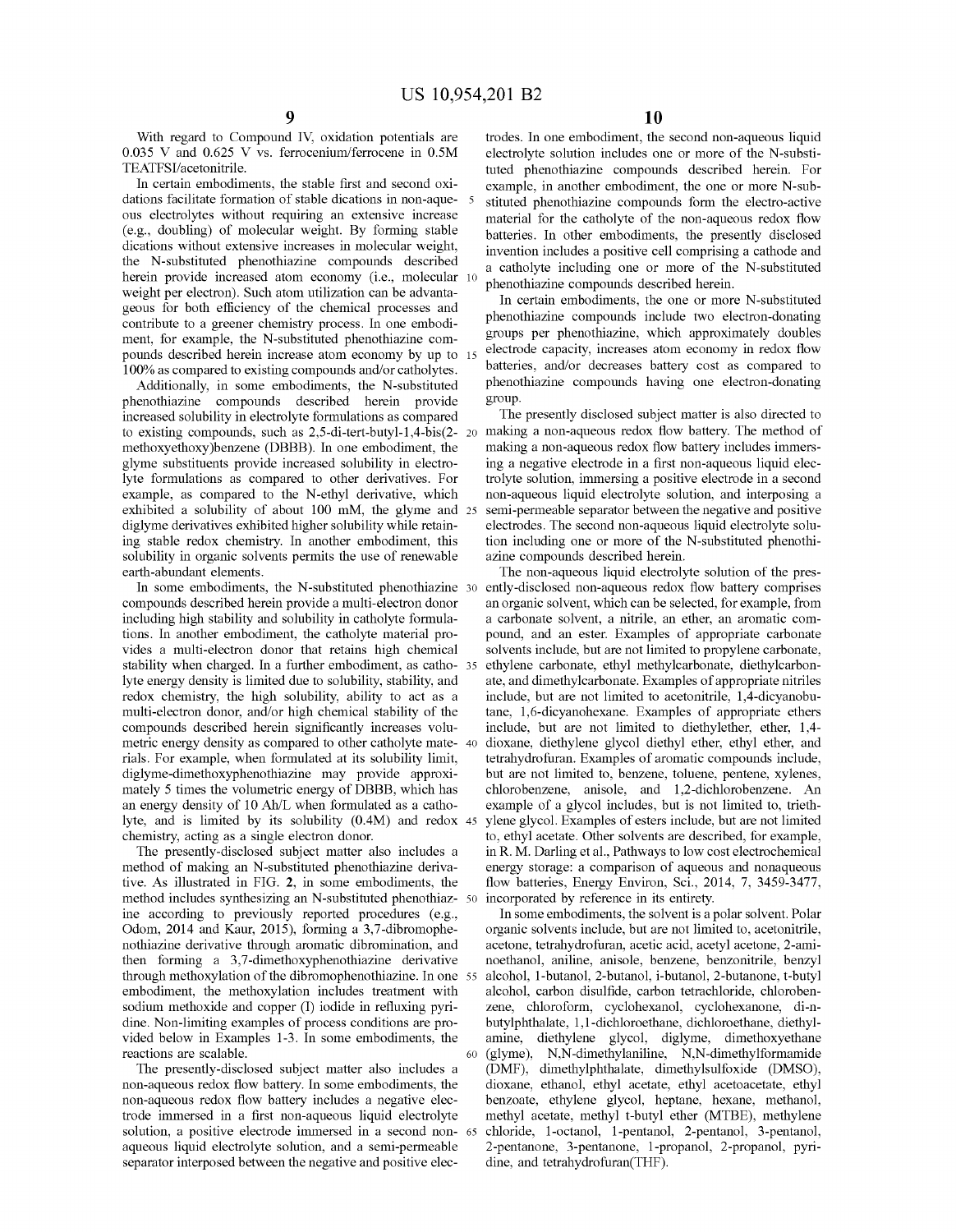In other embodiments, the non-aqueous liquid is an ionic liquid. When an ionic liquid is used in a non-aqueous system, this is preferably an inorganic salt made of the combination of cations including, but not limited thereto, ammonium, immidazolium, piperidinium, pyrrolidinium, phophosium and sulfonium cations with anions including, but not limited thereto, diethyl phosphate, bromide, iodide, chloride, methylsulfate, dodecylbenzenesulfonate, trimethylpentyl)phosphinate, dicyanamide, decanoate, triflate, bis (trifluoromethylsulfonyl)imide, 1, 1,2,2-tetrafluoroethane- 10 sulfonate, perfluorobutanesulfonate, hexafluorophosphates, tetrafluoroborates, sulphate, sulfonate, phosphate, thiocyanate, dicyanamide, acetate, trifluoroacetate, nitrate, tetrachloroferrate, tetrathiocyanocobaltate and methylcarbonate.

The non-aqueous redox flow batteries of the presently disclosed invention include a semi-permeable separator. Non-limiting examples of suitable separator materials include sulfonated tetrafluoroethylene-based fluoropolymercopolymers, such as NAFION® type ion exchange membranes, sulfonated poly(ether ether ketones), polysulfones, 20 polyethylene, polypropylene, ethylene-propylene copolymers, polyimides, polyvinyldifluorides, and the like, which can be in the form of membranes, matrix-supported gels, sheets, films, or panels. Other suitable materials include porous ceramics, porous insulated metals, cation-conducting glasses, and zeolites. Other porous films, panels or mesh will be readily understood by those skilled in the art.

The compounds used in the non-aqueous redox flow battery has high solubility. In some embodiments, the compound has a solubility of about 0.5M or greater. In some 30 embodiments, the compound has a solubility of about I .OM or greater. In some embodiments, the compound has a solubility of about 2.0M or greater. In some embodiments, the compound has a solubility of about 3.0M or greater. In some embodiments, the compound has a solubility of about 35 4.0M or greater. In some embodiments, the compound has a solubility of about 5.0M or greater. In some embodiments, the compound has a solubility in the non-aqueous liquid electrolyte solution of about 0.5, 0.6, 0.7, 0.8, 0.9, 1.0, 1.1, 1.2, 1.3, 1.4, 1.5, 1.6, 1.7, 1.8, 1.9, 2.0, 2.1, 2.2, 2.3, 2.4, 2.5, 40 2.6, 2.7, 2.8, 2.9, 3.0, 3.1, 3.2, 3.3, 3.4, 3.5, 3.6, 3.7, 3.8, 3.9, 4.0, 4.1, 4.2, 4.3, 4.4, 4.5, 4.6, 4.7, 4.8, 4.9, or 5.0M. The high solubility of the compounds disclosed herein in conjunction with the non-aqueous redox flow battery provides a higher capacity battery that can be used in commercial 45 applications.

In some embodiments, the electro-active compound is part of a polymer. In this regard, the relative concentration of electro-active moiety can be described, rather than that of the entire polymer chain. For example, if a repeat unit of 50 1,000 monomers was included, then the concentration of monomer can be described, instead of the concentration the polymer chain, because in that case, the concentration of polymer would be about  $1000 \times$  lower than the concentration

In some embodiments, the non-aqueous electrolyte solution comprises a metal halide salt. Non-limiting examples of the metal halide salt include  $LiBF_4$ , NaBF<sub>4</sub>, LiPF<sub>6</sub>, NaPF<sub>6</sub>, lithium bis(oxalato)borate, tetra-n-butylammonium hexafuorophosphate tetra-n-butylammonium bromide, tetra-n- 60 butylammonium tetrafluoroborate. In some embodiments, the electrolyte solution can include an ionic liquid dissolved in an organic solvent. The ionic liquid dissolved in the organic solvent can be, for example, an inorganic salt made of the combination of cations including, but not limited 65 thereto, ammonium, immidazolium, piperidinium, pyrrolidinium, phophosium and sulfonium cations with anions

including, but not limited thereto, diethyl phosphate, bromide, iodide, chloride, methylsulfate, dodecylbenzenesulfonate, trimethylpentyl)phosphinate, dicyanamide, decanoate, triflate, bis(trifluoromethylsulfonyl)imide, 1,1,2, 5 2-tetrafluoroethanesulfonate, perfluorobutanesulfonate, hexafluorophosphates, tetrafluoroborates, sulphate, sulfonate, phosphate, thiocyanate, dicyanamide, acetate, trifluoroacetate, nitrate, tetrachloroferrate, tetrathiocyanocobaltate and methylcarbonate.

In some embodiments, the metal halide salt comprises a cation such as, for example, Li<sup>+</sup> and Na<sup>+</sup>. In some embodiments, the metal halide salt comprises anions such as, for example,  $BF_4^-$ ,  $PF_6^-$ ,  $ClO_4^-$ ,  $AsF_6^-$ ,  $CF_3SO_3^-$ ,  $N(SO_2)$  $CF_3$ <sup>2-</sup>, N(SO<sub>2</sub>CF<sub>2</sub>CF<sub>3</sub>)<sup>2-</sup>, B(C<sub>2</sub>O<sub>4</sub>)<sup>2-</sup>, and  $\overline{B}_{12}\overline{X}_6H_{(12-n)}$ <sup>2-</sup>, 15 wherein X is a halogen.

The electrodes utilized according to the invention can include metal, a carbon material, or a combination thereof. Examples include platinum, copper, aluminum, nickel or stainless steel, acetylene black, carbon black, activated carbon, amorphous carbon, graphite, graphene, or a nanostructured carbon material, or a combination thereof. The electrode can be porous, fluted, or smooth.

In some instances the redox flow battery includes the redox flow battery shown in U.S. Patent Application Publi-25 cation No. 2013/0224538 to Jansen et al., which is incorporated herein by this reference.

In some instances, the non-aqueous redox flow battery provides stability over about 500 cycles, 600 cycles, 700 cycles, 800 cycles, 900 cycles or 1000 cycles or more.

While the terms used herein are believed to be well understood by those of ordinary skill in the art, certain definitions are set forth to facilitate explanation of the presently-disclosed subject matter. Unless defined otherwise, all technical and scientific terms used herein have the same meaning as is commonly understood by one of skill in the art to which the invention(s) belong.

Where reference is made to a URL or other such identifier or address, it understood that such identifiers can change and particular information on the internet can come and go, but equivalent information can be found by searching the internet. Reference thereto evidences the availability and public dissemination of such information.

As used herein, the abbreviations for any protective groups, amino acids and other compounds, are, unless indicated otherwise, in accord with their common usage, recognized abbreviations, or the IUPAC-IUB Commission on Biochemical Nomenclature (see, Biochem. (1972) 11(9): 1726-1732).

Although any methods, devices, and materials similar or equivalent to those described herein can be used in the practice or testing of the presently-disclosed subject matter, representative methods, devices, and materials are described herein.

Following long-standing patent law convention, the terms of electro-active moiety.<br>
In some embodiments, the non-aqueous electrolyte solu-<br>
application, including the claims.

> Unless otherwise indicated, all numbers expressing quantities of ingredients, properties such as reaction conditions, and so forth used in the specification and claims are to be understood as being modified in all instances by the term "about". Accordingly, unless indicated to the contrary, the numerical parameters set forth in this specification and claims are approximations that can vary depending upon the desired properties sought to be obtained by the presentlydisclosed subject matter.

> As used herein, the term "about," when referring to a value or to an amount of mass, weight, time, volume,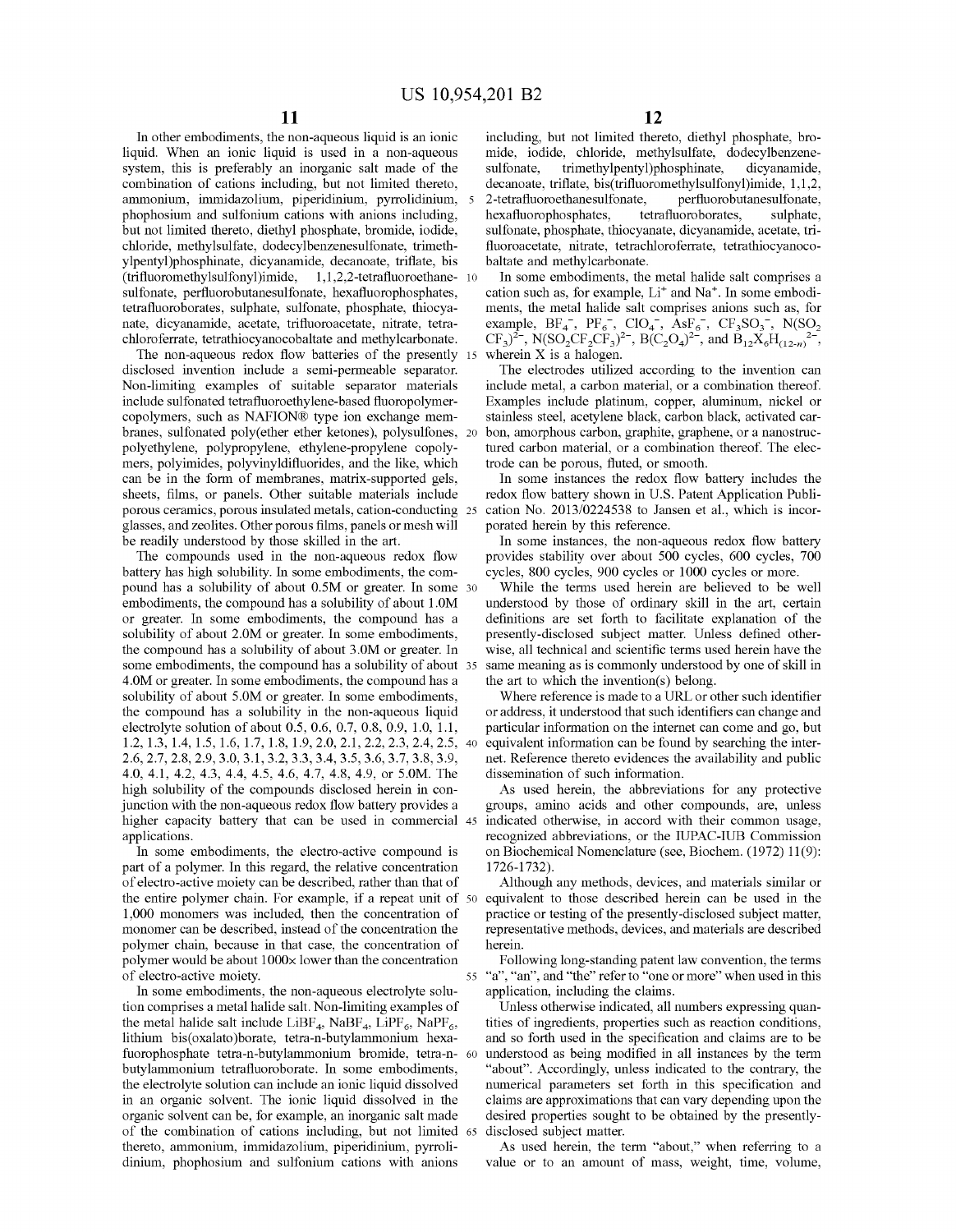concentration or percentage is meant to encompass variations of in some embodiments  $\pm 20\%$ , in some embodiments  $\pm 10\%$ , in some embodiments  $\pm 5\%$ , in some embodiments  $\pm 1\%$ , in some embodiments  $\pm 0.5\%$ , and in some embodiments  $\pm 0.1\%$  from the specified amount, as such variations  $\frac{5}{100}$ are appropriate to perform the disclosed method.

As used herein, ranges can be expressed as from "about" one particular value, and/or to "about" another particular value. It is also understood that there are a number of values disclosed herein, and that each value is also herein disclosed 10 as "about" that particular value in addition to the value itself. For example, if the value "10" is disclosed, then "about 10" is also disclosed. It is also understood that each unit between two particular units are also disclosed. For example, if 10 and 15 are disclosed, then 11, 12, 13, and 14 are also 15 disclosed.

### EXAMPLES

Materials and Methods for Examples 1-3. 20

Hexanes, diethyl ether, and ethyl acetate were Macron brand purchased from VWR. Copper (I) iodide (98%) was purchased from Acros Organics. Magnesium sulfate was purchased from Fisher Scientific. Anhydrous methanol (99.8%), anhydrous pyridine (99.8%), and sodium were 25 purchased from Sigma-Aldrich. Silica gel (65x250 mesh) was purchased from Sorbent Technologies.  ${}^{1}H$  and  ${}^{13}C$ NMR spectra were obtained on Varian spectrometers in DMSO-d<sub>6</sub> from Cambridge Isotope Laboratories. Propylene carbonate and  $LiPF_6$  were battery grade and purchased from 30 BASF Corporation (Florham Park, N.J.).

Dimethoxy-Substitutedphenothiazine Derivative Synthesis:<br>Dimethoxy-substituted phenothiazine derivatives were

prepared in two steps from previously synthesized N-substituted phenothaizines (FIG. **2).** In the first step, aromatic dibromination lead selectively to the 3,7-dibromophenothiazine derivatives. Methoxylation of the dibromophenothaizines was afforded by treatment with sodium methoxide and copper (I) iodide in refluxing pyridine. This reaction 40 afforded the desired products in 45-91% yield. DMeOEPT  $(R=CH<sub>2</sub>CH<sub>3</sub>)$  and DMeOMEPT  $(R=CH<sub>2</sub>CH<sub>2</sub>OCH<sub>3</sub>)$  were isolated as white crystalline solids, while DMeOMEEPT  $(R=(CH_2CH_2O)_2CH_3)$  was isolated as a colorless oil. The products were characterized by lH and 13C NMR, mass spectrometry, melting point (if crystalline), elemental analysis and single crystal x-ray diffraction (if crystalline) to confirm identity and purity.

Electrochemical Analysis:

The cyclic voltammetry experiments illustrated in FIG. **3** 50 were performed with a CH Instruments 650E potentiostat using a three-electrode system with glassy carbon as the working electrode, Li metal as the reference electrode, and a Pt wire as a counter electrode. Each solution contained 10 mM analyte and  $0.5M$  LiBF<sub>4</sub> in PC. Voltammograms were  $55$ recorded at a scan rate of 100 mV/s. Oxidation potentials are reported relative to  $Li^{+/0}$ .

Spectroelectrochemistry:

The results of spectroelectrochemical measurements on 0.375 mM DMeOEPT in 0.lM LiTFSI in PC are illustrated 60 in FIG. **4.** These data show that two distinct species are formed at each oxidation event, further supporting the formation of a radical cation, then a dication, in two separate events, rather than one two-electron-transfer event. Spectroelectrochemical measurements were performed using the spectroelectrochemical cell kit obtained from Pine research. 1 mL of the sample solution was placed in the quartz cuvette

equipped with a Pt honeycomb electrode card, used as the working and the counter electrode and a freshly anodized Ag/AgCl electrode, used as the reference electrode. UV-vis spectra were obtained on an Agilent 8453 diode array spectrometer and electrochemical analysis was performed using a CH Instruments 650E potentiostat. First a UV-vis spectrum and a cyclic voltammogram was recorded on the sample. Bulk electrolysis (with coulometery) was then performed for 1 min at 0.1 V increments from 0 to 1.5 V and then back to  $0$  V; followed by a UV-vis measurement at each of those potentials. The chosen potential window was obtained from cyclic voltammogram measurement.

> Example 1: Preparation of 3, 7 -dimethoxy-N-ethyl-phenothiazine

N-Ethyl-phenothiazine and 3,7-dibromo-N-ethyl-phenothiazine were prepared by previously reported procedures. Odom, 2014 and Kaur, 2015.

### 3, 7 -dimethoxy-N-ethyl-phenothiazine

Sodium methoxide  $(-5M$  in methanol) solution was prepared by dissolving 0.25 g sodium (9.6 mmol) in 2.0 mL methanol in a round bottom flask at  $0^{\circ}$  C. under a N<sub>2</sub> atmosphere. To the resultant methoxide solution, Cul (763 mg, 4.01 mmol), 3,7-dibromo-N-ethyl-phenothiazine (383 g, 1.00 mmol), and pyridine (5 mL) were added. The reaction mixture was sparged with dry nitrogen for 15 minutes. A reflux condenser was attached and the reaction was heated at 120° C. for 12 hours. Upon completion of the reaction, the reaction mixture was diluted with diethyl ether and washed with brine. The organic extracts were dried over magnesium sulfate, filtered and concentrated under reduced pressure. The organic residue was purified by silica gel chromatography using 0-10% ethyl acetate in hexane as eluent to afford the product as a white crystalline solid (264 mg) in 91% yield. The product was further recrystallized from aqueous methanol solution. <sup>1</sup>H NMR (DMSO- $d_6$ , 400 MHz, ppm) δ 6.88-6.90 (m, 2H), 6.75-6.77 (m, 4H), 3.79 (q, J=6.8 Hz, 2H), 3.33 (s, 6H), 1.24 (t, J=6.8 Hz, 3H),  $^{13}$ C NMR (DMSO-d<sub>6</sub>, 100 MHz, ppm)  $\delta$  154.5, 138.4, 124.3, 115.9, 112.9, 112.4, 55.4, 41.1, 12.8. GCMS: m/z 287 (41%), 258 (100%), 215 (18%). Anal. calcd. for  $C_{16}H_{17}NOS$ C, 66.87; H, 5.96; N, 4.87. Found C, 66.70; H, 5.94; N, 4.95. Melting point: 115-116° C. (aq. MeOH).

### Example 2: Preparation of 3, 7 -dimethoxy-N-methoxyethy 1-phenothiazine

### 3, 7-dibromo-N-methoxyethyl-phenothiazine

N-methoxyethyl-phenothiazine (0.251 g, 0.973 mmol) was dissolved in DMF (3 mL). The reaction mixture was cooled in an ice bath and N-bromosuccinimide (0.397 g, 2.23 mmol) was added portion-wise over 10 minutes. The reaction was allowed to warm to room temperature and stirred overnight. Upon completion of the reaction, the reaction mixture was diluted with ethyl acetate and washed with water, sodium thiosulfate solution and brine. The organic extracts were dried over magnesium sulfate, filtered and concentrated under reduced pressure. The organic residue was purified by silica gel chromatography using 0-10% ethyl acetate in hexane as eluent to afford the product as a white crystalline solid (332 mg) in 82% yield. The product was further recrystallized from ethanol solution. <sup>1</sup>H NMR (DMSO-d<sub>6</sub>, 400 MHz, ppm)  $\delta$  7.36 (m, 4H), 6.99 (m, 2H),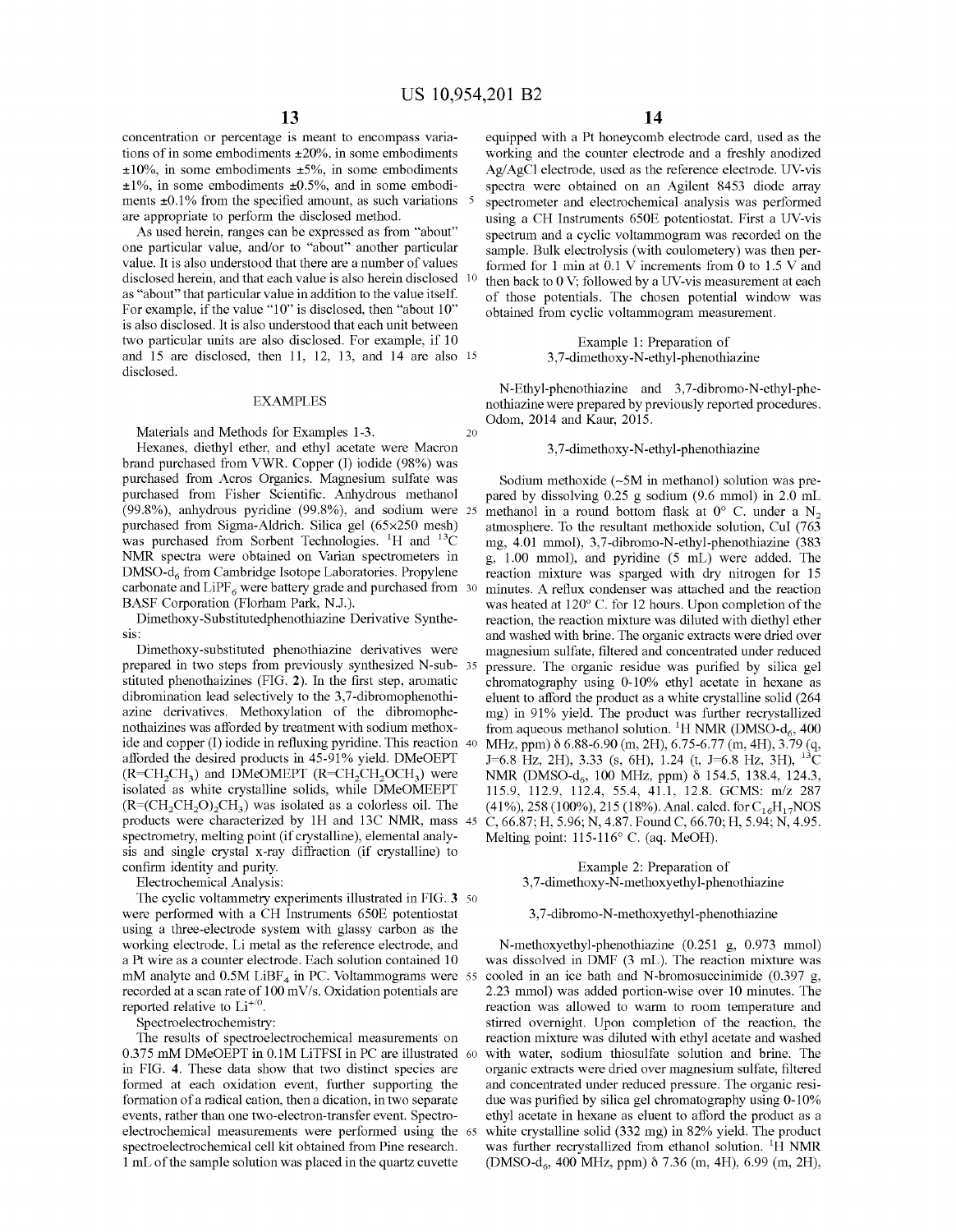4.01 (t, J=5.6 Hz, 2H), 3.61 (t, J=5.6 Hz, 2H), 3.24 (s, 3H). <sup>13</sup>C NMR (DMSO-d<sub>6</sub>, 100 MHz, ppm) δ 143.6, 130.3, 129.0, 125.2, 117.5, 114.2, 68.6, 58.2, 47.0. GCMS: m/z 413/415/417 (61%), 368/370/372 (100%), 354/356/358 (22%), 336/338/340 (24%), 289/291 (42%), 196 (26%). Anal. calcd. for  $C_{15}H_{13}NOSBr_2 C$ , 43.40; H, 3.16; N, 3.37. Found C, 43.45; H, 2.98; N, 3.25. Melting point: 88-89° C. (EtOH).

A concentrated sodium methoxide solution was prepared by dissolving 0.13 g sodium (5.7 mmol) in 2 mL methanol. To the methoxide solution, CuI (461 mg, 2.42 mmol), 3,7-dibromo-N-methoxyethyl-phenothiazine (0.249 g, 0.599 mmol) and pyridine (3 mL) were added. The reaction mixture was sparged with nitrogen for 15 minutes. A reflux condenser was attached and the reaction was heated at 120° C. for 12 hours. Upon completion of the reaction, the reaction mixture was diluted with diethyl ether and washed with brine. The organic extracts were dried over magnesium 20 Found C, 63.16; H, 6.55; N, 3.90. sulfate, filtered and concentrated under reduced pressure. The organic residue was purified by silica gel chromatography using 0-10% ethyl acetate in hexane as eluent to afford the product as a white crystalline solid (132 mg) in 69% yield. The product was further recrystallized from ethanol  $_{25}$ solution. <sup>1</sup>H NMR (DMSO-d<sub>6</sub>, 400 MHz, ppm)  $\delta$  6.92 (m, 2H), 6.75 (m, 4H), 3.93 (t, *1=5.6* Hz, 2H), 3.69 (s, 6H), 3.59  $(t, \hat{J}=5.6 \text{ Hz}, 2\text{H})$ , 3.24 (s, 3H). <sup>13</sup>C NMR (DMSO-d<sub>6</sub>, 100)  $MHz$ , ppm)  $\delta$  154.7, 138.5, 124.6, 116.1, 112.9, 112.4, 69.0, 58.2, 55.4, 47.0. GCMS: m/z 317 (100%), 272 (100%), 258  $(86\%)$ , 240 (73%), 215 (22%), 172 (13%). Anal. calcd. for 30  $C_{17}H_{19}NO_3S C$ , 64.33; H, 6.03; N, 4.41. Found C, 64.46; H, 6.01; N, 4.45. Melting point: 108-110° C. (EtOH).

### Example 3: Preparation of 3,7-dimethoxy-N-((2 methoxy)ethoxy)ethyl-phenothiazine

### 3, 7-dibromo-N-( (2-methoxy )ethoxy )ethylphenothiazine

mmol) was dissolved in anhydrous dichloromethane (DCM) (11 mL) in a round-bottomed flask. The reaction mixture was cooled in an ice bath and N-bromosuccinimide (2.0 g, 11.2 mmol) was added portion-wise over 10 minutes. The reaction was allowed to stir at 0° C. for 30 min. Upon completion of the reaction, the reaction mixture was quenched with sodium thiosulfate, diluted with DCM, and then the organic layer washed with water and brine. The organic extracts were dried over magnesium sulfate, filtered and concentrated under reduced pressure. The organic residue was purified by silica gel chromatography using  $40\%$ ethyl acetate in hexane as eluent to afford the product as a pale red syrup  $(1.03 \text{ g})$  in 60% yield. <sup>1</sup>H NMR (DMSO-d<sub>6</sub>, 400 MHz, ppm) δ 7.35 (m, 4H), 7.00 (dd, 2H, J=6.8, 2.8), 4.00 (t, 2H, *1=5.6),* 3.69 (t, 2H, *1=5.6),* 3.51 (m, 2H), 3.40  $(m, 2H), 3.19$  (s, 3H). <sup>13</sup>C NMR (DMSO-d<sub>6</sub>, 100 MHz, 55) ppm)  $\delta$  144.1, 130.8, 129.5, 125.7, 118.1, 114.6, 71.7, 70.1, 67.6, 58.5, 47.8. GCMS: m/z 457/459/461 (63%), 368/370/ 372 (100%), 354/356/358 (25%), 336/338/340 (16%), 289/ 291 (31%), 207 (18%), 196 (26%). Anal. calcd. for  $C_{17}H_{17}NO_2SBr_2 C$ , 44.47; H, 3.73; N, 3.05. Found C, 44.61; 60 H, 3.74; N, 3.05.

### 3, 7-dimethoxy-N-((2-methoxy )ethoxy)ethyl-phenothiazine

Sodium methoxide  $(-3M)$  in methanol) solution was prepared by dissolving 0.50 g sodium (22 mmol) in 7 mL

methanol. To the methoxide solution, Cul (1.65 g, 8.68 mmol), DiBrMEEPT (1.00 g, 2.17 mmol) and pyridine (10.8 mL) were added. The reaction mixture was purged with nitrogen for 15 minutes. A reflux condenser was attached and the reaction was heated at 120° C. for 12 hours. Upon completion of the reaction, the reaction mixture was diluted with diethyl ether and washed with brine. The organic extracts were dried over magnesium sulfate, filtered and 3,7-dimethoxy-N-methoxyethyl-phenothiazine<br>
<sup>10</sup> was purified by silica gel chromatography using 40% ethyl was purified by silica gel chromatography using 40% ethyl acetate in hexane as eluent to afford the product as a colorless syrup (350 mg) in 45% yield. <sup>1</sup>H NMR (DMSO-d<sub>6</sub>, 400 MHz, ppm) Ii 6.93 (dt, 2H, *1=9.2,* 1.4), 6.76 (m, 4H), 3.93 (t, 2H, *1=5.6),* 3.69 (s, 6H), 3.68 (t, 2H, *1=5.6),* 3.52 (m, 15 2H), 3.41 (m, 2H), 3.21 (s, 3H). <sup>13</sup>C NMR (DMSO-d<sub>6</sub>, 100 MHz, ppm)  $\delta$  154.7, 138.5, 124.6, 116.1, 112.9, 112.4, 71.2, 69.6, 67.5, 58.0, 55.4, 47.3. GCMS: m/z 361 (77%), 272 (100%), 258 (78%), 240 (60%), 215 (26%), 172 (12%). Anal. calcd. for  $C_{19}H_{23}NO_4S$  C, 63.14; H, 6.41; N, 3.88.

### Example 4: Preparation of D(MEEO)MEEPT



An oven-dried 1 L round-bottomed flask was transferred to an argon filled glove box, then diethylene glycol monom-<br>N-((2-methoxy)ethoxy)ethylphenothiazine (1.12 g, 3.73 <sub>40</sub> ethyl ether (390 mL, 3.41 mol) was added into the roundbottomed flask and removed it from the glove box. Freshly cut sodium metal (9.562 g, 415.5 mmol) was dissolved in diethylene glycol monomethyl ether under nitrogen atmosphere. Then, copper (i) iodide (31.65 g, 168.2 mmol), 45 3,7-dibromo-N-ethylphenothiazine (16.00 g, 41.55 mmol) and anhydrous pyridine (320 mL) were added to the resultant solution. After that reaction mixture was sparged with nitrogen about 15 min while stirring. The round-bottomed flask was immersed in an oil bath and heated to 120° C. for overnight after connecting a reflux condenser. Upon completion of the reaction, reaction mixture was concentrated by using rotovap. Then reaction mixture was diluted with ethyl acetate and washed with IM aq. HCI, water and brine. The combined organic extracts were dried over magnesium sulphate and concentrated by using rotary evaporation. Finally, organic residue was purified on a silica gel column using 20-50% ethyl acetate in hexanes. The silica gel was neutralized with trimethylamine (2-3 mL) during packing the colunm. The product was yellow/light red viscous liquid (14.8 g, 77%). A saturated solution of  $D(MEEO)EPT-BF_4$ salt in DCM was prepared. A small volume was transferred in a NMR tube and carefully layered it with toluene to form two distinct layers. Finally, the NMR tube was capped and placed in a freezer, and crystals formed at the interface of the 65 solvents. <sup>1</sup>H NMR (DMSO-d<sub>6</sub>, 400 MHz, ppm))  $\delta$  6.90-6.85 (m, 2H), 6.79-6.75 (m, 4H), 4.05-3.98 (m, 4H), 3.79 (q, *1=6.9* Hz, 2H), 3.71-3.65 (m, 4H), 3.58-3.52 (m, 4H),